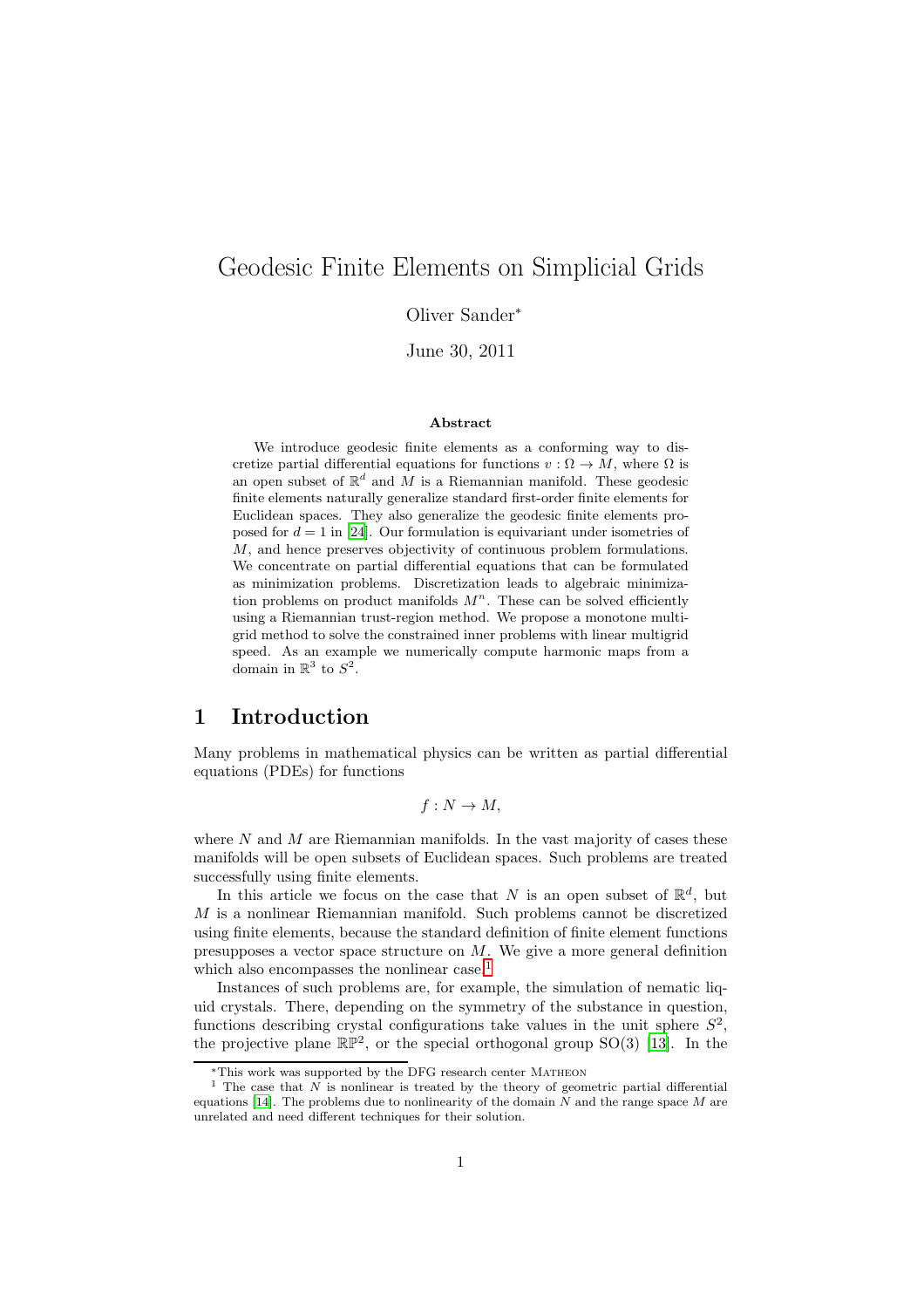simulation of superfluid helium-3 more exotic spaces such as certain quotients of  $S^2 \times \mathbb{RP}^3$  occur [\[20](#page-30-3)].

A different set of applications is the numerical treatment of Cosserat materials. These are mechanical models of continua, where, in addition to a position, each point has an associated orientation [\[23\]](#page-30-4). The value space  $M$  is hence the special Euclidean group  $SE(3) = \mathbb{R}^3 \rtimes SO(3)$ . A treatment of one-dimensional Cosserat models by geodesic finite elements has been presented in [\[24](#page-30-0)]. Finally, PDEs for manifold-valued functions also occur in some image processing applications. For example, the diffusion equation for functions with values in  $S<sup>2</sup>$  can be used to denoise color images [\[26](#page-30-5)].

Various ways have been proposed in the literature to discretize problems for functions with values in a manifold  $M$ . The central problem is how to generalize linear interpolation, i.e., how to interpolate between a set of values  $v_i \in M$ ,  $i = 1, \ldots, d + 1$ . One simple way is to use an embedding of M in a Euclidean space  $\mathbb{R}^m$  [\[3\]](#page-29-0). The values are then interpolated in  $\mathbb{R}^m$ , and possibly projected back onto  $\overline{M}$ . While this is simple, and in many cases cheap and even objective, the result depends on the embedding.

Alternatively, one can single out a tangent space  $T_pM$  of M, and retract the values  $v_i$  onto  $T_pM$  using the exponential map. The retracted values are then interpolated on  $T_pM$ , and projected back onto M (see, e.g., [\[22\]](#page-30-6)). This works only as long as the  $v_i$  stay away from the cut locus of p. Also, the dependence on a fixed tangent space  $T_pM$  breaks objectivity.

A third approach notes that the interpolation function is needed only at a fixed set of quadrature points. The values there can be treated as additional variables. In the framework of an iterative solver they are initialized with known values, and only corrections—which live in linear spaces—are ever interpolated. This method was used by Simo and Vu-Quoc [\[25](#page-30-7)] to simulate Cosserat rods. However, as was shown later [\[12\]](#page-29-1), the method introduces spurious dependencies of the solution on the initial iterate and the parameters of the path-following mechanism.

In this work we follow a new approach by using the Riemannian center of mass to generalize linear interpolation. The Riemannian center of mass is wellknown in the differential geometry literature (see, e.g., [\[5\]](#page-29-2) and the references it contains). Its usefulness for data interpolation on manifolds has been recognized by Buss and Fillmore [\[10](#page-29-3)] for  $M = S^m$  and by Moakher [\[21\]](#page-30-8) for  $M = SO(3)$ . We extend this idea to obtain conforming first-order finite elements for general  $M$ , which we call geodesic finite elements. The result is an elegant theory which is completely intrinsic and covariant. The price is an increased algorithmic difficulty of handling the new interpolation functions.

We focus on PDEs that are the Euler–Lagrange equations of some energy functional  $\mathcal{J}$ . Numerically, this means that one has to find minimizers of  $\mathcal{J}$ over the discrete nonlinear finite element space  $V_h^M$ . The corresponding algebraic problem is the minimization of a functional J over a product manifold  $M<sup>n</sup>$ , with *n* the number of grid vertices. For such problems, Absil et al. [\[1](#page-29-4)] have proposed the Riemannian trust-region method, which generalizes the standard trust-region approach to nonlinear configuration spaces, while retaining the convergence properties of regular trust-region methods. At each step a quadratic minimization problem with convex inequality constraints has to be solved. In

<span id="page-1-0"></span><sup>2</sup>The discretization of nonconservative equations will be the subject of a separate paper.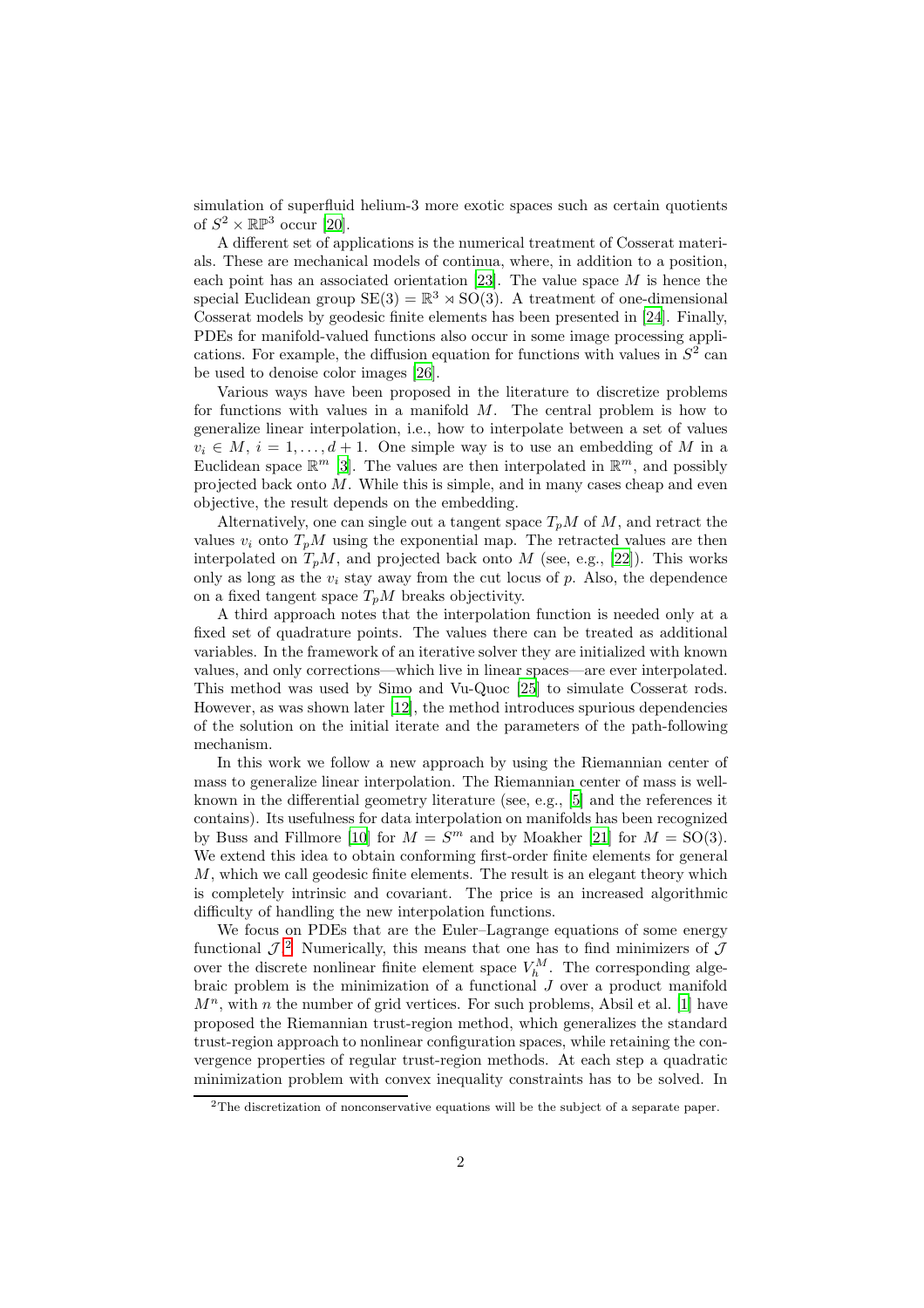the case of finite elements, these problems are sparse, but possibly very large. We propose a monotone multigrid method as a way to solve the quadratic problems with the speed of a linear multigrid method.

The implicit definition of geodesic finite element functions by means of the Riemannian center of mass makes their numerical handling more involved than the handling of regular finite element functions. To evaluate a function value, a small minimization problem has to be solved. Function gradients can be obtained by additionally solving a small linear system of equations. This makes geodesic finite elements more expensive than other approaches. Still, we believe that the good theoretical properties and general elegance of our approach can outweigh the additional costs and complexity of the implementation.

The content of this article is as follows. Chapter [2](#page-2-0) introduces simplicial geodesic interpolation, a generalization of linear interpolation to functions with values in a Riemannian manifold. This new concept is then used in Chapter [3](#page-9-0) to construct geodesic finite element spaces. Chapters [4](#page-13-0) and [5](#page-17-0) deal with the numerical solution of the algebraic minimization problems. Chapter [4](#page-13-0) introduces the Riemannian trust-region method and the monotone multigrid inner solver, while Chapter [5](#page-17-0) shows how geodesic finite element functions and various of their derivatives can be evaluated algorithmically. Chapter [6](#page-22-0) brings a numerical example, computing harmonic maps from a domain in  $\mathbb{R}^3$  to the unit sphere  $S^2$ . Various formulae for unit spheres needed for the implementation are collected in an appendix.

# <span id="page-2-0"></span>2 Simplicial Geodesic Interpolation

The definition of a finite element space consists of two parts, namely an interpolation rule on the reference element and a way to piece together the local functions at the element boundaries to form a global space. In this chapter we treat the local problem by introducing a generalization of linear interpolation on the reference element to functions with values in Riemannian manifolds. The next chapter will then introduce the global spaces.

## 2.1 Definition

To motivate our definition we briefly review linear interpolation, which is at the heart of first-order finite elements. Let

$$
\widetilde{\Delta}^d = \left\{ \xi \in \mathbb{R}^d \mid \xi_i \ge 0, \ i = 1, \dots, d, \sum_{i=1}^d \xi_i \le 1 \right\}
$$

be the d-dimensional reference simplex. We omit the superscript  $d$  when it is clear from the context. In the finite element literature, an affine function  $\tilde{v}: \Delta \to \mathbb{R}$  is defined by its values  $v_1, \ldots, v_{d+1}$  at the simplex corners and the interpolation formula

<span id="page-2-1"></span>
$$
\tilde{v}(\xi) = \sum_{i=1}^{d+1} v_i \varphi_i(\xi), \qquad \xi \in \tilde{\Delta}, \tag{1}
$$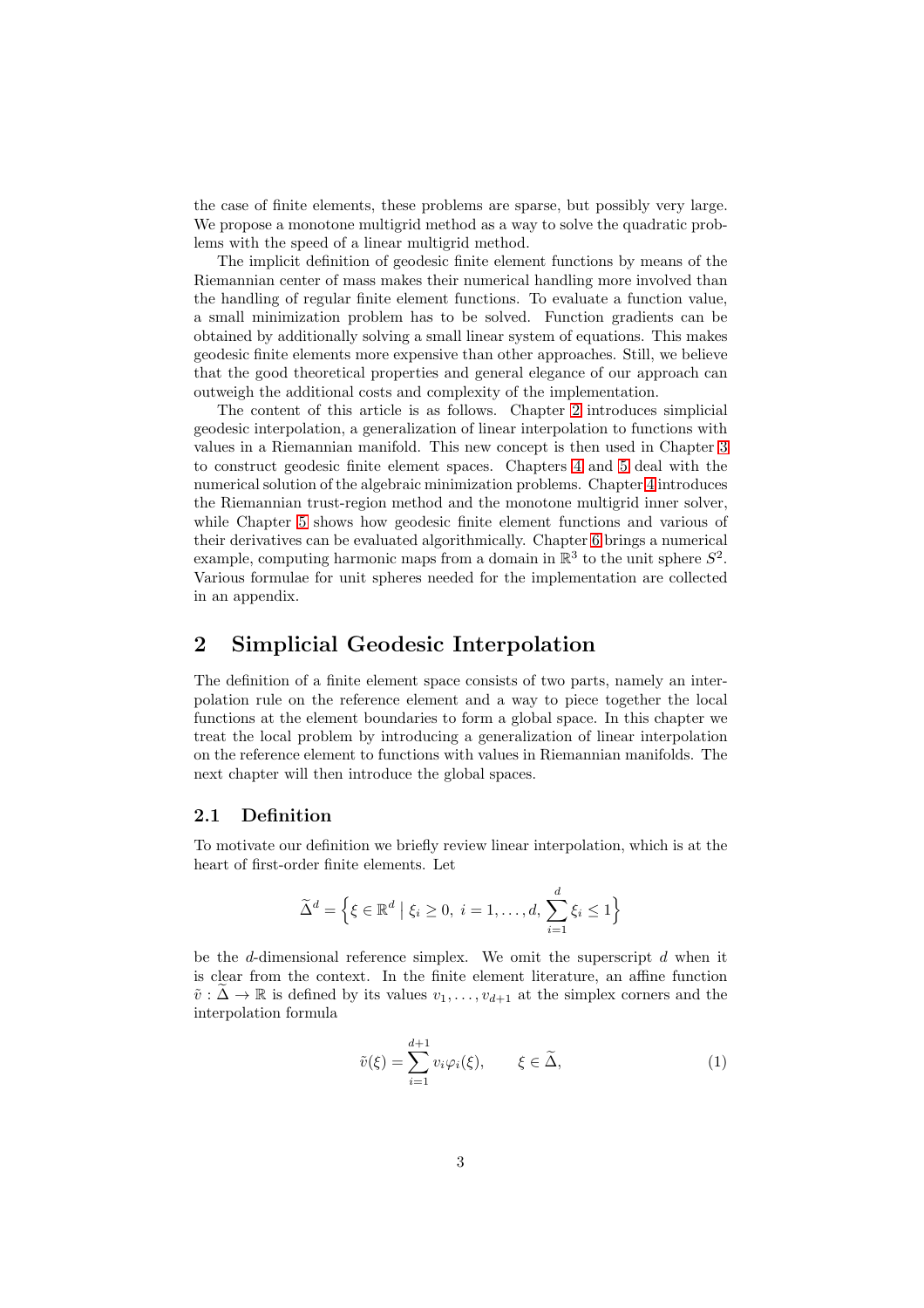where the functions

$$
\varphi_i : \widetilde{\Delta} \to \mathbb{R}, \qquad \varphi_i(\xi) = \begin{cases}\n(1 - \sum_{j=1}^d \xi_j) & \text{if } i = 1, \\
\xi_{i-1} & \text{else,} \n\end{cases}
$$

are the first-order Lagrangian shape functions on the reference simplex.

It is unclear how an interpolation formula like [\(1\)](#page-2-1) would look like if  $\tilde{v}$  were to take its values in a nonlinear manifold  $M$ , because the sum in  $(1)$  assumes a vector space structure on  $M$ . We therefore rewrite [\(1\)](#page-2-1) to obtain a form that is more easily generalized to nonlinear spaces. For this, we introduce the ddimensional standard simplex

$$
\Delta^{d} = \left\{ w \in \mathbb{R}^{d+1} \mid w_i \geq 0, i = 1, ..., d+1, \sum_{i=1}^{d+1} w_i = 1 \right\},\
$$

whose corners are the canonical basis vectors in  $\mathbb{R}^{d+1}$ , which we denote by  $e_1, \ldots, e_{d+1}$ . Coordinates  $w = \{w_1, \ldots, w_{d+1}\}$  on the standard simplex are called barycentric coordinates and can be computed from coordinates  $\xi$  on the reference simplex by

<span id="page-3-3"></span>
$$
w = \mathcal{B}(\xi) = B\xi + c = \begin{pmatrix} -\mathbf{1}^T \\ \mathrm{Id}_{d \times d} \end{pmatrix} \xi + \begin{pmatrix} 1 \\ \mathbf{0} \end{pmatrix},\tag{2}
$$

with  $-\mathbf{1}^T$  the row vector consisting of d entries of  $-1$ , and **0** the column vector consisting of  $d$  entries of 0. In barycentric coordinates  $w$ , the interpolation formula [\(1\)](#page-2-1) reads

<span id="page-3-0"></span>
$$
\tilde{v}(\xi) = v(w) = \sum_{i=1}^{d+1} v_i w_i.
$$
\n(3)

We still need a sum to compute  $v(w)$ , but the shape functions are now simply the coordinate functions  $w_i$ . To also get rid of the sum in [\(3\)](#page-3-0) we note that

$$
\sum_{i=1}^{d+1} v_i w_i = \underset{q \in \mathbb{R}}{\arg \min} \sum_{i=1}^{d+1} w_i \|v_i - q\|^2.
$$

Now the sum adds norms instead of values, and we can generalize this expression to nonlinear spaces.

<span id="page-3-1"></span>**Definition 2.1.** Let M be a connected Riemannian manifold and  $dist(\cdot, \cdot)$ :  $M \times M \to \mathbb{R}$  a distance metric on M. For values  $v_1, \ldots, v_{d+1} \in M$  we call

<span id="page-3-2"></span>
$$
\Upsilon: M^{d+1} \times \Delta \to M
$$
  

$$
\Upsilon(v_1, \dots, v_{d+1}; w) = \underset{q \in M}{\arg \min} \sum_{i=1}^{d+1} w_i \operatorname{dist}(v_i, q)^2
$$
(4)

simplicial geodesic interpolation on M.

The construction is illustrated in Figure [1.](#page-4-0) For brevity we will frequently write  $\Upsilon(v, w)$  instead of  $\Upsilon(v_1, \ldots, v_{d+1}; w)$ .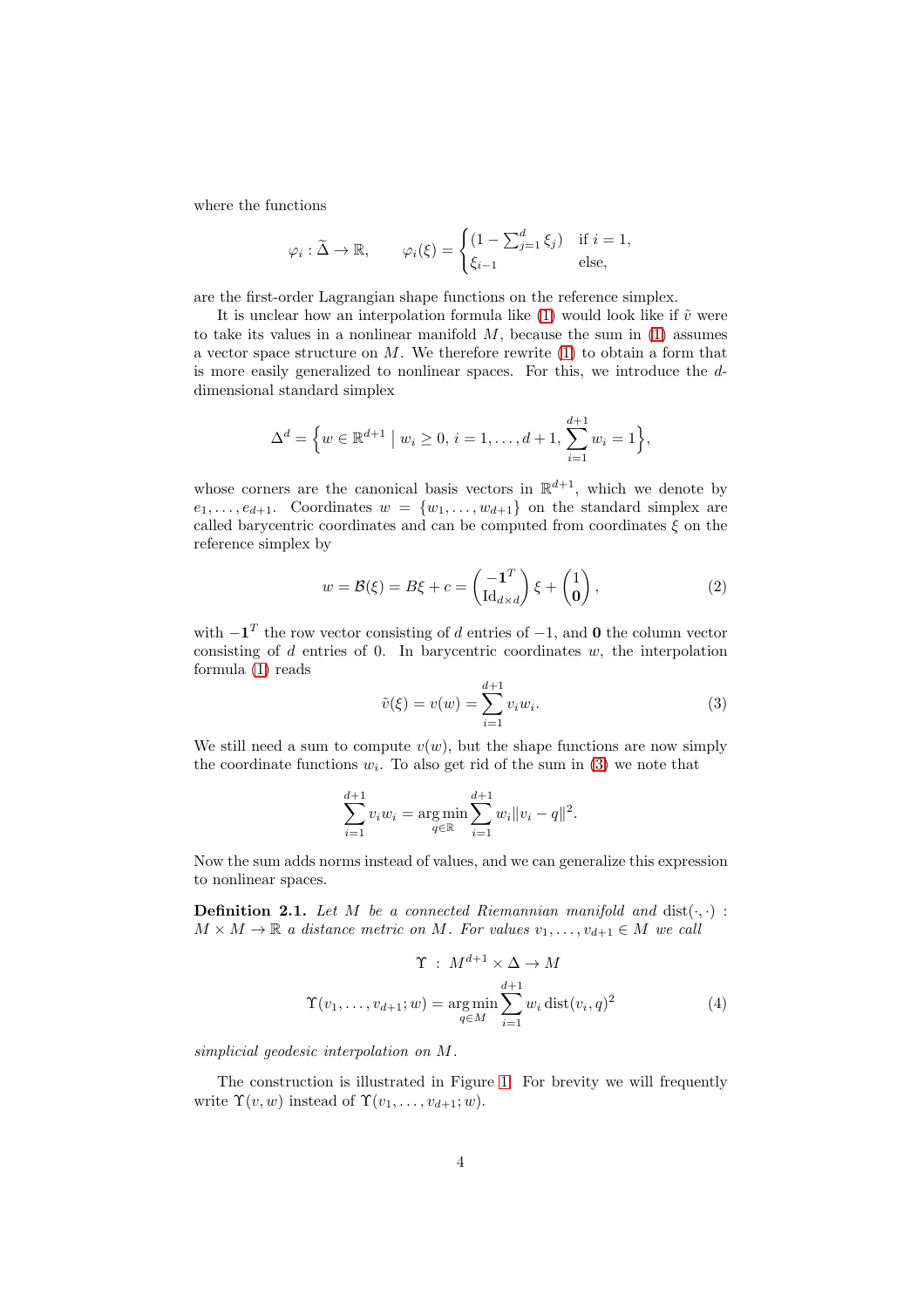

<span id="page-4-0"></span>Figure 1: Geodesic simplicial interpolation from  $\Delta^2$  into a sphere. The simplex corners  $e_1, \ldots, e_3$  are mapped to the values  $v_1, \ldots, v_3$ .

Remark 2.1. Strictly speaking we have not used the manifold structure of  $M$ , and Definition [2.1](#page-3-1) would also make sense in more general metric spaces. The value of such a generalization is unclear.

As it turns out, simplicial geodesic interpolation is a special case of a more general concept known as the Riemannian center of mass [\[5](#page-29-2)].

Definition 2.2. Let M be a Riemannian manifold and da a measure of unit weight. Then the Riemannian center of mass is defined as

$$
\mathcal{C}(da) = \underset{q \in M}{\arg \min} \int_M \text{dist}(a, q)^2 \, da.
$$

To see the relationship to the simplicial geodesic interpolation between  $d+1$ values  $v_i$  on M, let  $w \in \Delta$  be coordinates and define the discrete measure

$$
d\mu_w = \sum_{i=1}^{d+1} w_i \delta_{v_i}, \qquad \delta_{v_i}(X) = \begin{cases} 1 & \text{if } v_i \in X, \\ 0 & \text{else,} \end{cases}
$$

which has unit weight. Then  $\mathcal{C}(d\mu_w) = \Upsilon(v, w)$ .

# 2.2 Well-Posedness of the Definition

Using the Riemannian center of mass for the definition of a function  $\Upsilon(v, \cdot)$ :  $\Delta \rightarrow M$  is only meaningful if the minimizer in [\(4\)](#page-3-2) is well-defined. However it is not immediately clear from Definition [2.1](#page-3-1) whether this is the case. Indeed, it is easy to construct a case where the function

<span id="page-4-1"></span>
$$
f_{v,w}: M \to \mathbb{R}, \qquad f_{v,w}(q) = \sum_{i=1}^{d+1} w_i \operatorname{dist}(v_i, q)^2 \tag{5}
$$

in [\(4\)](#page-3-2) does not have a minimizer. An example is  $M = \mathbb{R}^2 \setminus \{0\}$ ,  $d = 2$ ,  $w_i = 1/3$ ,  $i = 1, 2, 3$ , and values  $v_i$  at equal mutual distances on the unit circle. We avoid such cases in the following by requiring  $M$  to be complete. If  $M$  is compact then  $f_{v,w}$  must have a minimum. However, this minimum need not be unique. For example, set M the unit sphere  $S^2$ ,  $d = 2$ ,  $w_i = 1/3$ ,  $i = 1, 2, 3$ , and  $v_1, v_2, v_3$ placed on the equator at equal distances. Then both poles minimize  $f_{v,w}$ .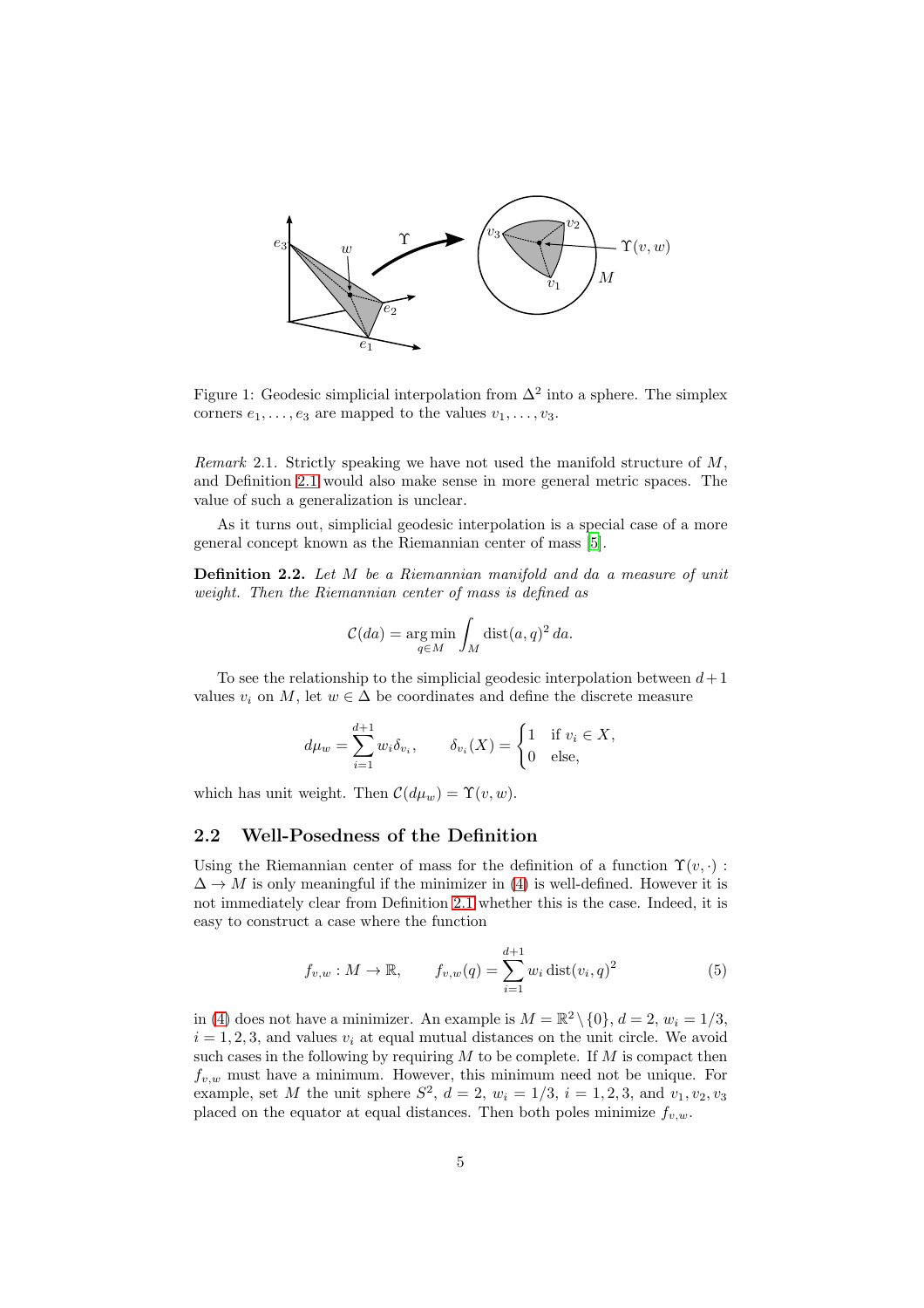Existence and uniqueness of a minimizer can be obtained, however, if the corner values are "close together" in a certain sense. The precise conditions have been given by Karcher [\[16\]](#page-30-9). Remember that a set  $D \subset M$  is called convex if for each  $p, q \in D$  the minimizing geodesic from p to q is entirely contained in D.

<span id="page-5-0"></span>**Theorem 2.1** (Karcher [\[16](#page-30-9)]). Let M be complete,  $B_\rho$  an open geodesic ball of radius  $\rho$  in M, and  $v_1, \ldots, v_{d+1} \in M$ . Assume that  $v_i \in B_\rho$  for all  $i =$  $1, \ldots, d+1$ .

1. If the sectional curvatures of M in  $B_{\rho}$  are bounded by a positive constant K, and  $\rho < \frac{1}{4} \pi K^{-1/2}$ , then the function

$$
f_{v,w}(q) = \sum_{i=1}^{d+1} w_i \text{ dist}(v_i, q)^2
$$

has a unique minimizer in  $B_\rho$  for all  $w \in \Delta^d$ .

2. If the sectional curvatures of M in  $B_{\rho}$  are at most 0, then  $f_{v,w}$  has a unique minimizer in  $B_\rho$  for all  $w \in \Delta^d$ .

Note that under the given assumptions the balls  $B<sub>o</sub>$  are convex [\[9](#page-29-5), Thm. II.1.4]. If M has nonpositive curvature and is simply connected we know from the theorem of Hadamard that geodesic balls of arbitrary size exist. Hence, together with the second part of Theorem [2.1](#page-5-0) we get the following corollary.

<span id="page-5-3"></span>Corollary 2.1. Let M be complete, simply connected and have nonpositive sectional curvatures. Then for all  $v_1, \ldots, v_{d+1} \in M$ ,  $w \in \Delta$ , the functional  $f_{v,w}$ has a unique minimum in M.

The requirement for the  $v_i$  to be "close together" for  $\Upsilon$  to be well-defined is not a serious restriction in a finite element context. There, many properties are expected to hold on sufficiently fine grids only, anyways. Theorem [3.2](#page-11-0) will show that the conditions of Theorem [2.1](#page-5-0) are fulfilled if the grid is fine enough. The reader should compare this to the one-dimensional theory in [\[24\]](#page-30-0).

[Karcher'](#page-30-9)s proof of Theorem [2.1](#page-5-0) contains a subresult which we will state separately in order to be able to refer to it later.

<span id="page-5-2"></span>**Lemma [2.1](#page-5-0).** Under the assumptions of Theorem 2.1 the Hessian of  $f_{v,w}$  exists and is invertible on  $B_{\rho}$ .

#### 2.3 Geometrical Properties

Since dist $(p, q) = ||p - q||$  in the Euclidean spaces  $\mathbb{R}^m$ , Definition [2.1](#page-3-1) reproduces linear interpolation if  $M = \mathbb{R}^m$  for any  $m \in \mathbb{N}$ . It also generalizes the interpolation along geodesics introduced in [\[24\]](#page-30-0). This justifies the name simplicial geodesic interpolation for Υ.

<span id="page-5-1"></span>**Lemma 2.2.** Let  $p_1, p_2 \in M$  and let  $\gamma : [0, 1] \to M$  be the minimizing geodesic from  $p_1$  to  $p_2$ , assumed to be unique and parametrized by arc length. Then, for any  $w = (w_1, w_2) \in \Delta^1$  we have  $\Upsilon(p_1, p_2; w) = \gamma(w_2)$ .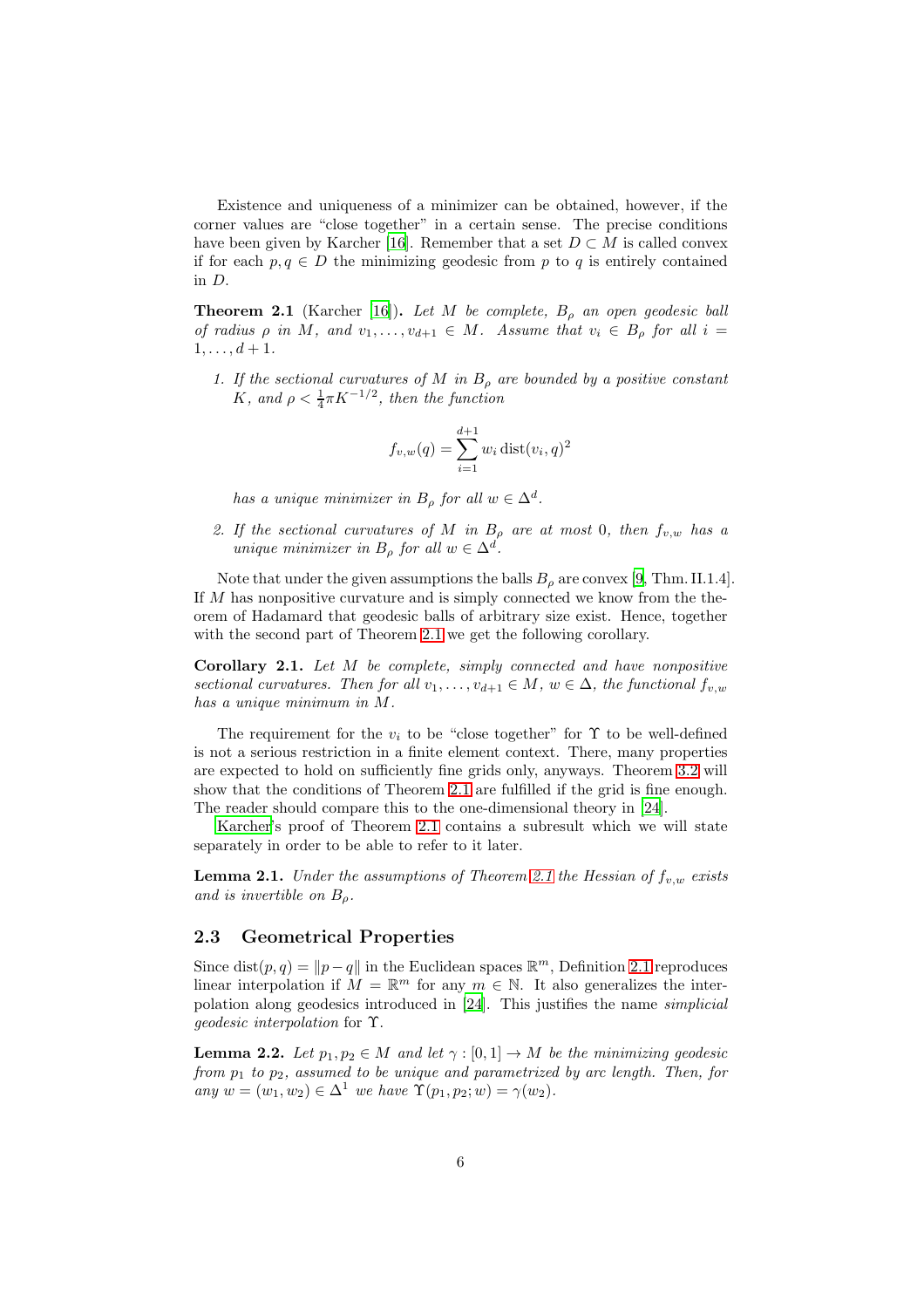*Proof.* Let  $w \in \Delta^1$  be fixed and assume without loss of generality that  $dist(p_1, p_2)$ 1. We will compute a minimizer for the functional

$$
f_w: M \to \mathbb{R}
$$
,  $f_w(q) = w_1 \text{dist}(p_1, q)^2 + w_2 \text{dist}(p_2, q)^2$ .

Introducing the new variables  $\alpha = \text{dist}(p_1, q)$  and  $\beta = \text{dist}(p_2, q)$  turns this into a minimization problem for a functional

$$
\tilde{f}_w : \mathbb{R}^2 \to \mathbb{R}, \qquad \tilde{f}_w(\alpha, \beta) = w_1 \alpha^2 + w_2 \beta^2,
$$

subject to the constraints

<span id="page-6-0"></span>
$$
\alpha, \beta \ge 0, \qquad \text{and} \qquad \alpha + \beta \ge 1. \tag{6}
$$

The constraints represent the fact that  $\alpha$  and  $\beta$  are distances. Note that not all pairs  $\alpha, \beta$  can actually be realized by a  $q \in M$ . The graph of  $\tilde{f}_w$  is a paraboloid centered at the origin of  $\mathbb{R}^2$ , hence its minimizer subject to [\(6\)](#page-6-0) will satisfy  $\alpha + \beta = 1$ . To compute the minimizer exactly note that the gradient of  $f_w$  at the minimizer will be perpendicular to the line  $\{\alpha, \beta \mid \alpha + \beta = 1\}$ , or, in other words, a multiple of  $(1,1)^T$ . Since  $\nabla \tilde{f}_w = (2w_1\alpha, 2w_2\beta)^T$  this is the case if  $\alpha = w_2$  and  $\beta = w_1$ . But such  $\alpha, \beta$  can be realized, namely by a point q on the minimizing geodesic from  $p_1$  to  $p_2$  with  $dist(a, q) = w_2$  and  $dist(q, b) = w_1$ . This proves the assertion.  $\Box$ 

Our next result characterizes the images of the faces of  $\Delta$  under a geodesic simplicial interpolation mapping.

#### <span id="page-6-2"></span>Lemma 2.3. Let

$$
\Delta_i^{d-1} = \Delta^d \cap \{w \in \mathbb{R}^{d+1} \mid w_i = 0\}
$$

be the i-th d – 1-dimensional face of the standard simplex  $\Delta^d$ , and let  $\Upsilon_v(w)$ :  $\Delta^d \to M$  be the geodesic interpolation of the fixed values  $v_1, \ldots, v_{d+1} \in M$ . Then its restriction  $\Upsilon_v|_{\Delta_i^{d-1}}$  is also a simplicial geodesic interpolation, namely of the values of the corners of  $\Delta_i^{d-1}$ .

Proof. From the definition of geodesic simplicial interpolation we know that

$$
\Upsilon_v(w) = \underset{q \in M}{\text{arg min}} \sum_{j=1}^{d+1} w_j \operatorname{dist}(v_j, q)^2.
$$

The restriction to  $\Delta_i^{d-1}$  is given by

<span id="page-6-1"></span>
$$
\Upsilon_v|_{\Delta_i^{d-1}}(w) = \underset{q \in M}{\text{arg min}} \sum_{\substack{j=1 \ j \neq i}}^{d+1} w_j \operatorname{dist}(v_j, q)^2, \tag{7}
$$

and we have  $\sum_{\substack{j=1 \ j \neq i}}^{d+1} w_j = 1$ . Hence [\(7\)](#page-6-1) is the definition of a geodesic interpolation function for the coordinates  $(w_1, \ldots, w_{i-1}, w_{i+1}, \ldots, w_{d+1})$  and values  $(v_1, \ldots, v_{i-1}, v_{i+1}, \ldots, v_{d+1}).$  $\Box$ 

Applying this argument recursively we get the following generalization.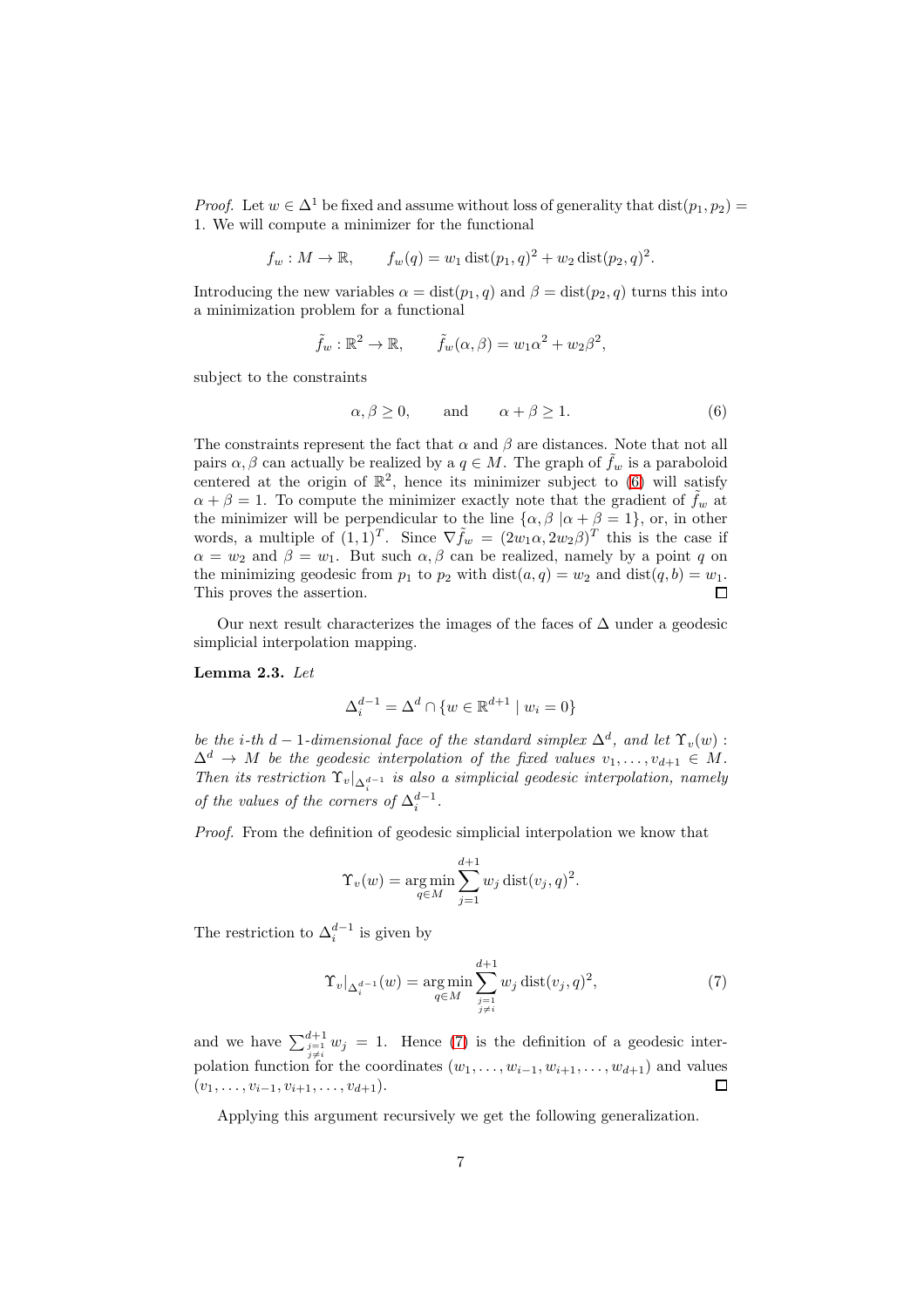**Corollary 2.2.** Let  $\delta$  be any face of any dimension of  $\Delta$ . Then  $\Upsilon_v|_{\delta}$  is a function defined by simplicial geodesic interpolation between the values at the corners of  $\delta$ .

Together with Lemma [2.2](#page-5-1) we find in particular that the images of the edges of the standard simplex under a geodesic simplicial interpolation mapping are geodesics in M.

Next we discuss the smoothness of the map Υ. For the finite element method we need derivatives of  $\Upsilon$  with respect to w and the coefficients  $v_i$ . Their existence is based on the smoothness of the squared Riemannian distance. Remember that the injectivity radius inj p at a point p of a manifold  $M$  is the largest number  $r$ such that minimizing geodesics from p to q are unique if  $dist(p, q) < r$ .

<span id="page-7-0"></span>**Lemma 2.4.** Let M be a complete Riemannian manifold and  $p \in M$ . Then the squared Riemannian distance  $dist(p, \cdot)^2 : M \to \mathbb{R}$  is infinitely differentiable at all  $q \in M$  with  $dist(p, q) < inj p$ .

Proof. It suffices to show this in one coordinate system. Under the assumptions there exists a normal coordinate chart centered at  $p$  and containing  $q$ . Let  $(q_1, \ldots, q_m)$  be the coordinates of q. Then by Corollary 6.11 from [\[18\]](#page-30-10) we get  $dist(p, q)^2 = \sum_{i=1}^m q_i^2$ , which is  $C^{\infty}$ .

Differentiability of  $\Upsilon$  now follows from the implicit function theorem.

<span id="page-7-1"></span>**Theorem 2.2.** Let M be complete and let  $B_{\rho}$  be an open geodesic ball with  $v_1, \ldots, v_{d+1} \in B_o$ . We assume that  $\rho$  is small enough such that the curvature assumptions of Theorem [2.1](#page-5-0) hold, and that  $\rho < 1/2$  injv<sub>i</sub> for all  $i = 1, \ldots, d+1$ . Then the function

$$
\Upsilon(v_1,\ldots,v_{d+1};w) \; : \; M^{d+1} \times \Delta \to M
$$

is infinitely differentiable with respect to the  $v_i$  and w.

*Proof.* By definition, the interpolation values  $\Upsilon(v_1, \ldots, v_{d+1}; w)$  are given as minimizers of the functional

$$
f_{v,w}(q) = \sum_{i=1}^{d+1} w_i \text{ dist}(v_i, q)^2.
$$

By Theorem [2.1](#page-5-0) minimizers exist and are unique. By the assumptions and Lemma [2.4,](#page-7-0)  $dist(v_i, \cdot)^2$  is smooth on  $B_\rho$  for all  $v_i$ , and so is  $f_{v,w}$ . The function value of  $\Upsilon(v, w)$  is alternatively described as a zero of the gradient vector field

$$
F(v, w, q) := \nabla f_{v,w}(q).
$$

The function  $F(v, w, q)$  is smooth in w and the  $v_i$ . Also, its derivative with respect to q exists and is invertible. To see this note that  $\frac{\partial F}{\partial q}$  = Hess  $f_{v,w}$ , and use Lemma [2.1.](#page-5-2) Hence by the implicit function theorem the function  $\Upsilon(v, w)$ , for which

$$
F(v, w, \Upsilon(v, w)) = 0
$$

holds, is also smooth with respect to  $w$  and the  $v_i$ .

 $\Box$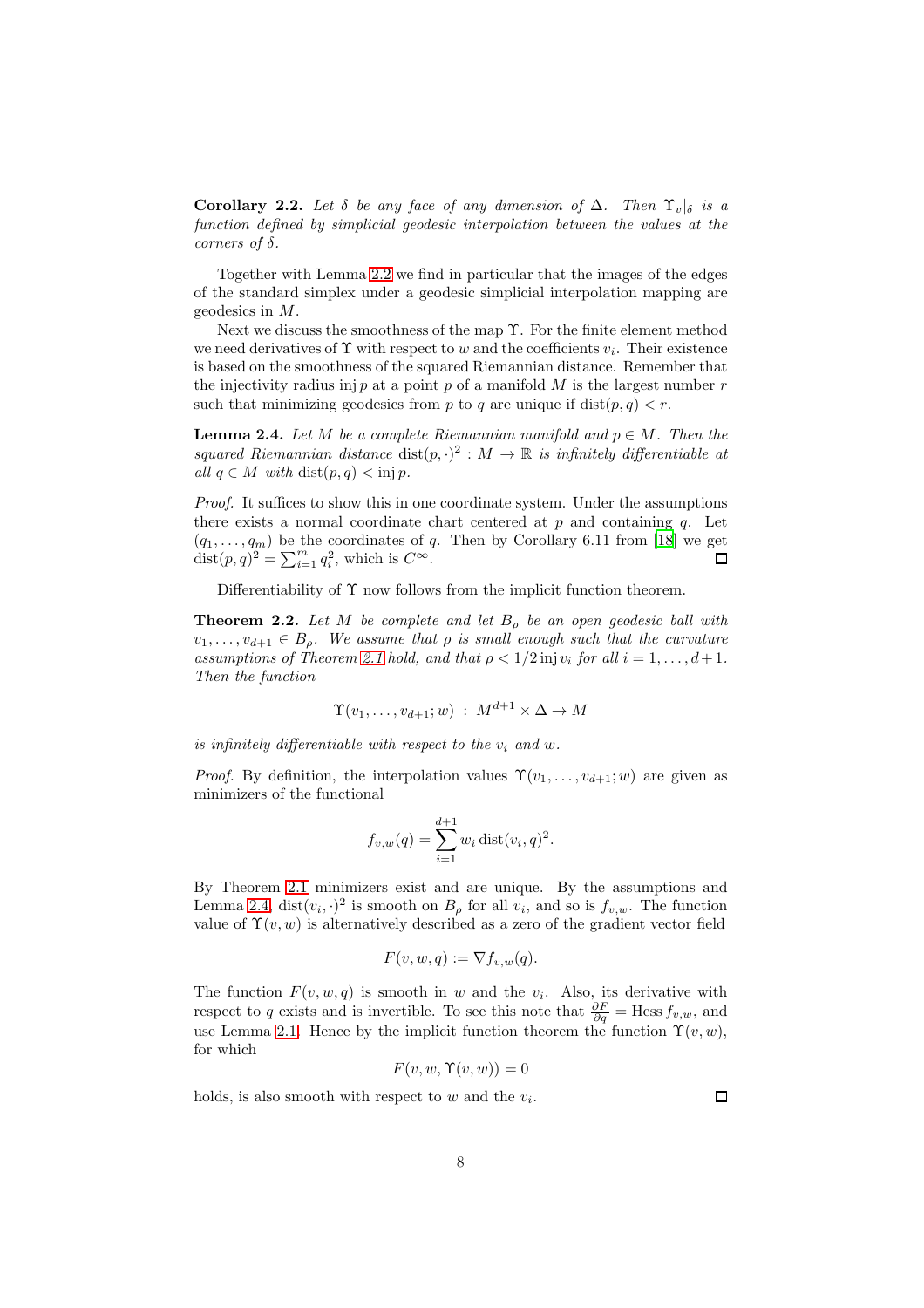#### 2.4 Symmetry Properties

Simplicial geodesic interpolation enjoys various symmetry properties expected from a finite element interpolation procedure. The first is a symmetry of the domain, the proof of which is evident. For finite element applications this symmetry means that it is irrelevant how the corners of an element in a grid are numbered.

Lemma 2.5. Simplicial geodesic interpolation is invariant under permutation of the vertices of the standard simplex, i.e.,

$$
\Upsilon(\pi(v_1),\ldots,\pi(v_{d+1});\pi(w_1),\ldots,\pi(w_{d+1})) = \Upsilon(v_1,\ldots,v_{d+1};w_1,\ldots,w_{d+1})
$$

for all permutations  $\pi$  of the vertices of  $\Delta^d$ .

Remark 2.2. The desirability of this simple invariance forces us to disregard an alternative interpolation method that appears in [\[19\]](#page-30-11). There, in a different context, an interpolation procedure based on successive interpolation along geodesics is proposed. While this is much easier to evaluate, it lacks the above invariance, as follows from [\[7\]](#page-29-6).

The second important symmetry is equivariance of the interpolation under isometries of M. In mechanics this property is known as frame-invariance or objectivity. The result for the general Riemannian center of mass has already been stated in [\[16\]](#page-30-9). We give a simple proof for the readers' convenience.

<span id="page-8-1"></span>**Lemma 2.6.** Let  $M$  be a complete Riemannian manifold and  $G$  a group that acts on M by isometries. Let  $v_1, \ldots, v_{d+1} \in M$  be such that the assumptions of Theorem [2.1](#page-5-0) hold. Then

$$
Q\Upsilon(v_1,\ldots,v_{d+1};w)=\Upsilon(Qv_1,\ldots,Qv_{d+1};w)
$$

for all  $w \in \Delta$  and  $Q \in G$ .

*Proof.* Set  $v^* = \Upsilon(Qv_1, \ldots, Qv_{d+1}; w)$  for ease of notation and assume that

<span id="page-8-0"></span>
$$
v^* \neq Q\Upsilon(v_1,\ldots,v_{d+1};w). \tag{8}
$$

By the definition of  $\Upsilon$  this means that

$$
\sum_{i=1}^{d+1} w_i \operatorname{dist}(Qv_i, v^*)^2 < \sum_{i=1}^{d+1} w_i \operatorname{dist}(Qv_i, Q\Upsilon(v_1, \dots, v_{d+1}; w))^2,
$$

because, by Theorem [2.1,](#page-5-0) the minimum  $v^*$  is unique in a geodesic ball containing the  $Qv_i$ . However, since  $Q$  is an isometry, we get

$$
\sum_{i=1}^{d+1} w_i \operatorname{dist}(v_i, Q^{-1}v^*)^2 < \sum_{i=1}^{d+1} w_i \operatorname{dist}(v_i, \Upsilon(v_1, \ldots, v_{d+1}; w))^2.
$$

This is a contradiction, because by definition  $\Upsilon(v_1,\ldots,v_{d+1};w)$  minimizes  $f_{v,w}(\cdot)$  =  $\sum_i w_i \text{ dist}(v_i, \cdot)^2$  in a geodesic ball containing the  $v_i$ , and, again by Theorem [2.1,](#page-5-0) it is unique there. Hence the assumption  $(8)$  must be wrong and the lemma is proved.  $\Box$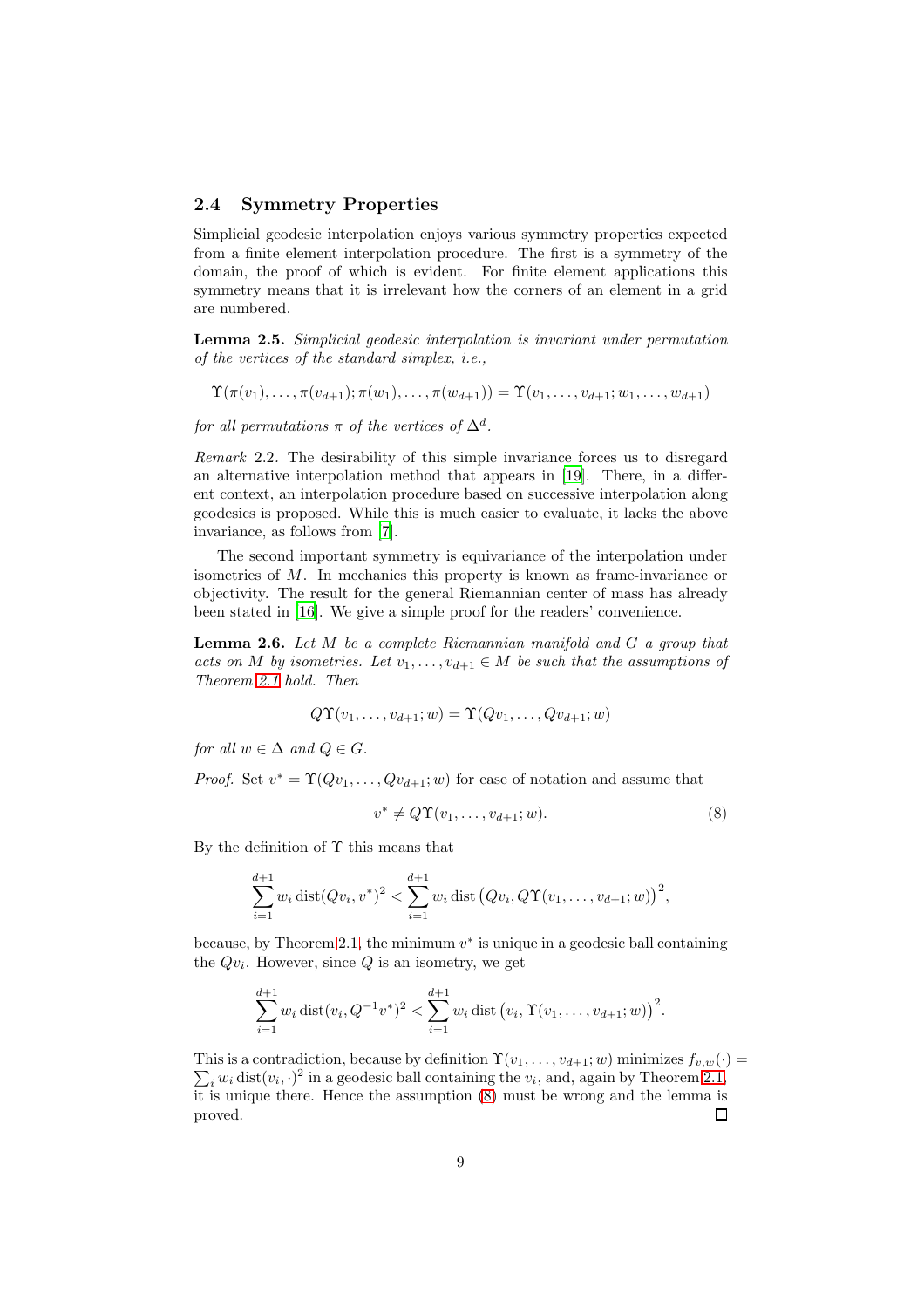As an example, note that this invariance is enjoyed by standard scalar finite elements. Indeed, let  $M = \mathbb{R}$  with the canonical metric. Then  $G = \mathbb{R}$  acts isometrically on  $\mathbb R$  by addition. Using formula [\(3\)](#page-3-0) for linear interpolation we see that for any group element  $Q_a$  acting by addition of the scalar  $a$  we have

$$
\begin{aligned} \Upsilon(Q_a v, w) &= \Upsilon(a + v_1, \dots, a + v_{d+1}; w) \\ &= \sum_{i=1}^{d+1} w_i(a + v_i) = a + \sum_{i=1}^{d+1} w_i v_i = Q_a \Upsilon(v, w). \end{aligned}
$$

In Cosserat mechanics, where  $M = \mathbb{R}^3 \rtimes SO(3)$ , the group G of isometries is  $\mathbb{R}^3 \rtimes SO(3)$  itself. Hence Lemma [2.6](#page-8-1) states equivariance under translations and rotations of three-space. This means that discretization by geodesic finite elements will not destroy the frame-invariance of a continuous mechanics model.

# <span id="page-9-0"></span>3 Geodesic Finite Elements

In this section we use the interpolation method presented above to construct global finite element spaces. We show that these spaces are conforming in the sense that they are subsets of  $H^1(\Omega, M)$ , and we discuss the relationship between geodesic finite element functions and coefficient vectors. Finally we extend the equivariance result of the previous section (Lemma [2.6\)](#page-8-1) to global geodesic finite element functions.

From now on let  $\Omega$  be an open bounded subset of  $\mathbb{R}^d$ ,  $d \geq 1$ . For simplicity we assume that  $\Omega$  has a polygonal boundary. Let G be a conforming grid for  $\Omega$ consisting of simplices only. The number of grid vertices shall be denoted by  $n$ .

<span id="page-9-1"></span>**Definition 3.1** (Geodesic Finite Elements). Let G be a simplicial grid on  $\Omega$ . and let M be a complete Riemannian manifold. We call  $v_h : \Omega \to M$  a geodesic finite element function for M if it is continuous, and for each element  $T \in \mathcal{G}$ the restriction  $v_h|_T$  is a geodesic simplicial interpolation in the sense that

$$
v_h|_T(x) = \Upsilon(v_{T,1},\ldots,v_{T,d+1};\mathcal{F}_T(x)),
$$

where  $\mathcal{F}_T : T \to \Delta$  is affine and the  $v_{T,i}$  are values in M. The space of all such functions  $v_h$  will be denoted by  $V_h^M$ .

With the help of Lemma [2.2](#page-5-1) it is seen directly that this definition provides a generalization of the one-dimensional geodesic finite elements proposed in [\[24\]](#page-30-0). Setting  $M = \mathbb{R}^m$  for  $m \in \mathbb{N}$  we also recover the definition of standard firstorder finite elements. On the other hand, the well-posedness of Definition [3.1](#page-9-1) is again unclear, as we inherit the corresponding well-posedness problems from the definition of geodesic simplicial interpolation. We will see below, when we discuss the relationship between geodesic finite element functions and coefficient vectors, that the spaces  $V_h^M$  do contain sufficiently many functions for finite element analysis.

We begin our investigations by showing that geodesic finite element functions are conforming. We first introduce Sobolev spaces for manifold-valued functions (see, e.g.,  $[6]$ ).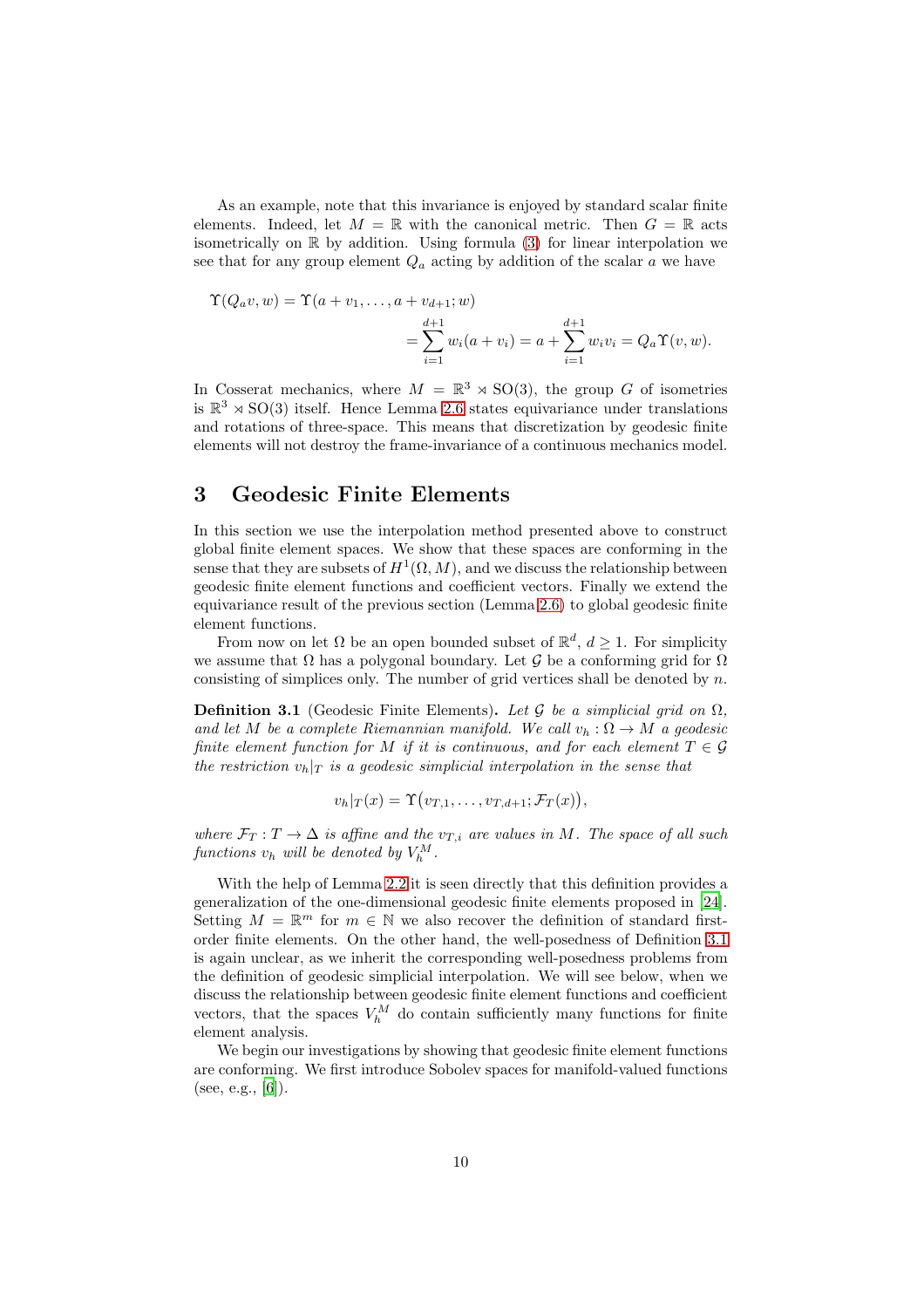Definition 3.2. Let M be a Riemannian manifold isometrically embedded in  $\mathbb{R}^m$  for some  $m \in \mathbb{N}$ . Then

$$
H^k(\Omega, M) := \{ v \in H^k(\Omega, \mathbb{R}^m) \mid v(x) \in M \text{ a.e.} \}
$$

is called the k-th order Sobolev space for functions with values in M.

It is now easy to show that geodesic finite element functions are indeed Sobolev functions.

<span id="page-10-0"></span>**Theorem 3.1.**  $V_h^M(\Omega) \subset H^1(\Omega, M)$ .

The proof uses the following simple lemma, which can be shown similarly to Theorem 5.2 in [\[8](#page-29-8)].

<span id="page-10-1"></span>**Lemma 3.1.** Let  $k \geq 1$ ,  $m \geq 1$ , and  $\Omega$  open and bounded. A function v:  $\Omega \to \mathbb{R}^m$  that is piecewise arbitrarily smooth is in  $H^k(\Omega, \mathbb{R}^m)$  if and only if  $v \in C^{k-1}(\Omega, \mathbb{R}^m).$ 

*Proof of Theorem [3.1.](#page-10-0)* Let  $v_h \in V_h^M(\Omega)$ . By Lemma [2.2,](#page-7-1)  $v_h$  is differentiable on each element T of G as a function  $T \to M$ . By Nash's theorem there exists a smooth isometric embedding of M into an  $\mathbb{R}^m$ , and then  $v_h$  is also differentiable on each element T as a function from T to  $\mathbb{R}^m$ . By definition,  $v_h$  is continuous and with Lemma [3.1](#page-10-1) we can conclude that  $v_h \in H^1(\Omega, \mathbb{R}^m)$ . But also by definition we have  $v_h(x) \in M$  for all  $x \in \Omega$ , and hence  $v_h \in H^1(\Omega, M)$ .  $\Box$ 

The classical linear finite element method distinguishes the discrete problem, which deals with finite element functions, from the algebraic problem, which deals with vectors of coefficients. The latter is used to implement numerical algorithms. Both formulations are equivalent, because a classical finite element function uniquely corresponds to a coefficient vector once a basis of the finite element space has been chosen. In the simplest case the basis is the nodal basis and the coefficients are the function values at the grid vertices.

The distinction between discrete and algebraic formulations persists in the theory of geodesic finite elements. However, the relationship between geodesic finite element functions  $v_h \in V_h^M$  and sets of coefficients  $\bar{v} \in M^n$  is more subtle. Since any  $v_h \in V_h^M$  is continuous we can associate to it the coefficient set consisting of the values of  $v_h$  at the grid vertices. However, given a set of coefficients  $\bar{v} \in M^n$  it is not clear whether there is a corresponding geodesic finite element function, and whether this function is unique, if there is one. The difficulty stems mainly from the corresponding problem for geodesic simplicial interpolation, but it is also not obvious whether individual geodesic interpolation functions can be stitched together continuously.

To formally investigate the relationship between geodesic finite element functions and sets of coefficients we define the nodal evaluation operator

$$
\mathcal{E} : V_h^M \to M^n
$$
  

$$
(\mathcal{E}(v_h))_i = v_h(x_i), \qquad x_i \text{ the } i\text{-th vertex of } \mathcal{G}.
$$

To each geodesic finite element function  $v_h \in V_h^M$  it associates the set of function values at the grid vertices. Since functions in  $V_{h}^{M}$  are continuous the operator  $\mathcal{E}$  is well-defined and single-valued for all  $v_h \in V_h^M$ .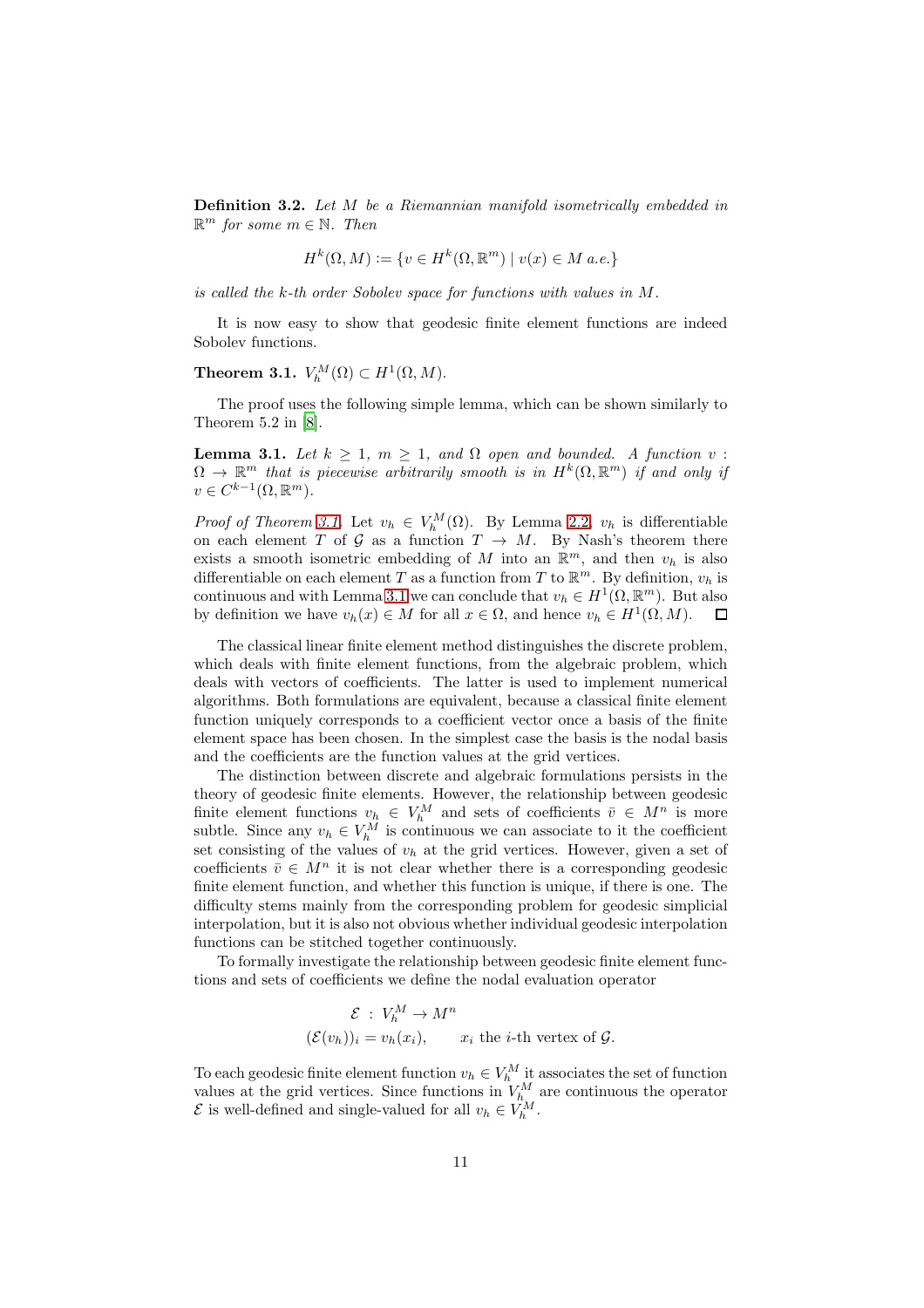We are now interested in the inverse operator  $\mathcal{E}^{-1}$ , which associates geodesic finite element functions to a given set of coefficients. Since  $M$  is supposed to be geodesically complete, the inverse  $\mathcal{E}^{-1}$  is defined for all  $\bar{v} \in M^n$ ; however for arbitrary  $\bar{v}$  it may be multi-valued.<sup>[3](#page-11-1)</sup> Using Theorem [2.1](#page-5-0) the sets of coefficients for which  $\mathcal{E}^{-1}$  is single-valued can be characterized.

<span id="page-11-2"></span>**Lemma 3.2.** Let G be a simplicial grid with n vertices, and let  $\bar{v} \in M^n$  be a set of coefficients. Set  $\rho = \frac{1}{4} \pi K^{-1/2}$  if the sectional curvatures of M are bounded from above by a positive constant K, and set  $\rho = \infty$  if the sectional curvatures are bounded from above by 0. If for each element  $T$  of  $\mathcal G$  with associated coefficients  $\bar{v}_{T,1}, \ldots, \bar{v}_{T,d+1}$  there exists an open geodesic ball  $B_{\rho}$  of radius  $\rho$  such that  $\bar{v}_{T,i} \in B_{\rho}$  for each  $i = 1, \ldots, d + 1$ , then there is a unique function  $v_h \in V_h^M$ with  $v_h = \mathcal{E}^{-1}(\bar{v}).$ 

*Proof.* For each  $x \in \Omega$  let T be an element of G with  $x \in T$  and corner values  $\overline{v}_{T,i}, i = 1, \ldots, d+1$ . Set  $\mathcal{F}_T$  an affine mapping from T onto the standard simplex  $\Delta^d$  and define the function  $v_h : \Omega \to M$  by

$$
v_h(x) = \Upsilon(\overline{v}_{T,1},\ldots,\overline{v}_{T,d+1};\mathcal{F}_T(x)).
$$

By the assumptions on the grid and the coefficients we can invoke Theorem [2.1](#page-5-0) to get that  $v_h$  is single-valued on each T. Since

$$
\Upsilon(\bar{v}_{T,1},\ldots,\bar{v}_{T,d+1};e_i) = \bar{v}_{T,i}
$$
  $e_i = (\underbrace{0,\ldots,0}_{i-1},1,\underbrace{0,\ldots,0}_{d+1-i})$ 

we have that  $\mathcal{E}(v_h) = \bar{v}$ . Also, by Lemma [2.3,](#page-6-2)  $v_h$  varies continuously between adjacent elements. Hence  $v_h \in V^M$ adjacent elements. Hence  $v_h \in V_h^M$ .

Corollary [2.1](#page-5-3) has the following global analogon.

Corollary 3.1. Let M be complete, simply connected, and have nonpositive sectional curvatures. Then  $\mathcal{E}: V_h^M \to M^n$  is a bijection.

If M has positive, but bounded sectional curvatures, the unique correspondence between geodesic finite element functions and sets of coefficients can still be obtained, but only in the following asymptotic sense.

<span id="page-11-0"></span>Theorem 3.2. Let M be a complete Riemannian manifold with sectional curvatures bounded from above by a constant  $K > 0$ , and let  $v : \Omega \to M$  be Lipschitz continuous in the sense that there exists a constant L such that

$$
dist(v(x), v(y)) \le L|x - y|
$$

for all  $x, y \in \Omega$ . Let G be a simplicial grid of  $\Omega$  and h the length of the longest edge of G. Set  $\bar{v} = \mathcal{E}(v)$ , tacitly extending the definition of E to all continuous functions  $\Omega \to M$ . If

$$
h < \frac{\rho}{L} = \frac{\pi K^{-1/2}}{4L},
$$

then the inverse of  $\mathcal E$  has only a single value in  $V_h^M$  for each  $\tilde v$  in a neighborhood of  $\bar{v}$ .

<span id="page-11-1"></span><sup>3</sup>An example of this is given in Figure 3 in [\[24](#page-30-0)].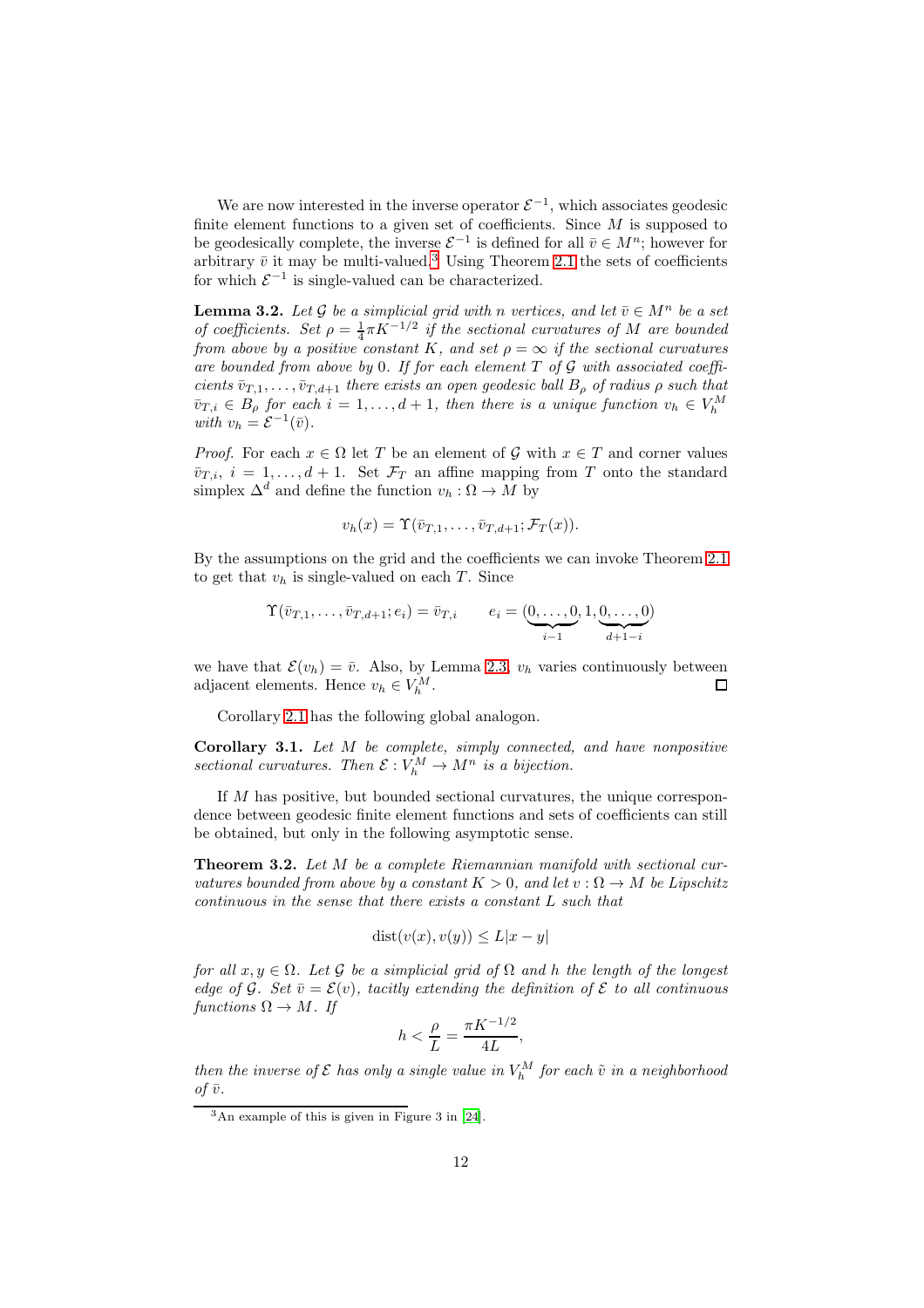*Proof.* Let T be an element of G with corners  $x_{T,1}, \ldots, x_{T,d+1} \in \overline{\Omega}$ , and let  $v_{T,1}, \ldots, v_{T,d+1} \in M$  be the values of v at these corners. Set  $\rho = \frac{1}{4} \pi K^{-1/2}$  and let  $B_{\rho}(v_{T,1})$  be the geodesic open ball of radius  $\rho$  around  $v_{T,1}$ . Then for each  $i = 1, \ldots, d+1$  we have  $v_{T,i} \in B_{\rho}(v_{T,1})$  because

$$
dist(v_{T,i}, v_{T,1}) \leq L|x_{T,i} - x_{T,1}| \leq Lh < \rho.
$$

Hence we can use Lemma [3.2](#page-11-2) to conclude that there is a unique function  $v_h \in$  $V_h^M$  with  $\mathcal{E}(v_h) = \bar{v}$ .

Since h is strictly less than  $\rho/L$  there is an  $\epsilon \in (0,1)$  such that even  $h <$  $\epsilon \rho/L$ . Then dist $(v_{T,i}, v_{T,1}) \leq \epsilon \rho$  for all  $1 \leq i \leq d+1$ . Define  $\epsilon^* = (1 - \epsilon) \rho$ and set  $B_{\epsilon^*}(v_{T,i})$  the geodesic ball of radius  $\epsilon^*$  around  $v_{T,i}$ . Then for any  $\tilde{v}_{T,i} \in B_{\epsilon^*}(v_{T,i}), i = 1, \ldots, d+1$  we have, by the triangle inequality,

 $dist(\tilde{v}_{T,i}, v_{T,1}) \leq dist(\tilde{v}_{T,i}, v_{T,i}) + dist(v_{T,i}, v_{T,1}) \leq (1 - \epsilon)\rho + \epsilon \rho = \rho.$ 

Hence

$$
B_{\epsilon^*,\infty}(\bar{v}) := \{ \tilde{v} \in M^n \mid \tilde{v}_i \in B_{\epsilon^*}(\bar{v}_i), \ i = 1,\ldots,n \}
$$

is a neighborhood of  $\overline{v}$  in  $M^n$ , and for each  $\tilde{v} \in B_{\epsilon^*,\infty}(\overline{v})$  there is a unique function  $\tilde{v}_h$  in  $V_h^M$  with  $\mathcal{E}(\tilde{v}_h) = \tilde{v}$ . П

This lemma implies that for a given problem with a Lipschitz-continuous solution we can always find a grid fine enough such that we can disregard the distinction between  $V_h^M$  and  $M^n$  in the vicinity of the solution. Hence locally a geodesic finite element problem can be represented by a corresponding algebraic problem on the product manifold  $M^n$ . Locally, the function space  $V_h^M$  inherits the manifold structure of  $M<sup>n</sup>$ , because functions defined by simplicial geodesic interpolation depend differentiably on their corner values (Lemma [2.2\)](#page-7-1).

We close the chapter with the result that geodesic finite element functions are equivariant under isometries of  $M$ . It is a central result of geodesic finite element theory, because it implies that the invariance of a continuous model under isometries will not be lost by discretization. In mechanics, e.g., it allows for discrete approximations that are exactly frame-indifferent. The proof is trivial with the help of Lemma [2.6.](#page-8-1)

**Theorem 3.3.** Let  $M$  be a Riemannian manifold and  $G$  a group that acts on M by isometries. Extend the action of  $G$  to  $M^n$  by setting

$$
(Q\bar{v})_i = Q\bar{v}_i \qquad \forall \bar{v} \in M^n, \quad i = 1, \dots, n,
$$

and to  $V_h^M$  by setting

$$
(Qv_h)(x) = Q(v_h(x)) \qquad \forall v_h \in V_h^M, \quad x \in \Omega.
$$

Then

$$
\mathcal{E}(Qv_h)=Q\mathcal{E}(v_h)
$$

for all  $Q \in G$  and  $v_h \in V_h^M$ , whenever these expressions are well defined.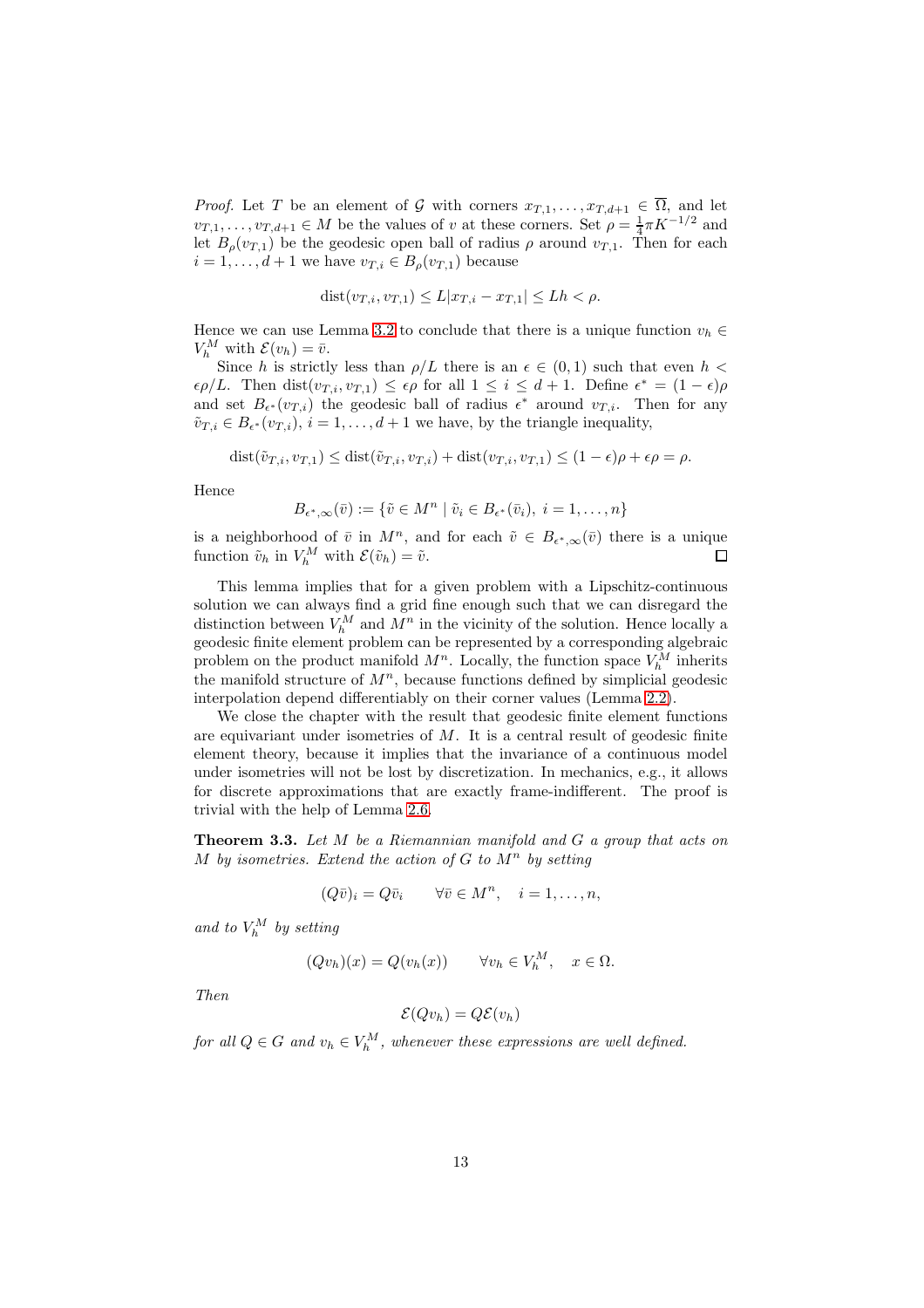# <span id="page-13-0"></span>4 Numerical Solution of Minimization Problems in Geodesic Finite Element Spaces

In the previous two chapters we have introduced geodesic finite element spaces as a conforming approximation for  $H^1(\Omega, M)$ , where  $\Omega$  is an open subset of  $\mathbb{R}^d$ ,  $d \geq 1$ , and M is a Riemannian manifold. We will now use these geodesic finite elements to solve partial differential equations for functions in  $H^1(\Omega, M)$ . We restrict our attention to time-independent PDEs that have a minimization formulation. That is, we assume that there is an energy functional

$$
\mathcal{J}:H^1(\Omega,M)\to\mathbb{R}
$$

such that the (stable) problem solutions are minima of  $\mathcal J$  subject to suitable boundary conditions. For simplicity we consider Dirichlet boundary conditions only. More formally, our continuous problem is then to find a function  $u \in$  $H^1(\Omega,M)$  such that

<span id="page-13-1"></span>
$$
\mathcal{J}(u) \le \mathcal{J}(v) \tag{9}
$$

for all v in a neighborhood of u in  $H^1(\Omega, M)$ , and

<span id="page-13-2"></span>
$$
u = u_D \qquad \text{on } \partial\Omega,\tag{10}
$$

with  $u_D : \partial \Omega \to M$  sufficiently smooth. We leave out any discussion of the well-posedness of this kind of problems, as that would go beyond the scope of this article.

#### 4.1 Discrete and Algebraic Problem Formulations

We state the discrete problem corresponding to [\(9\)](#page-13-1)–[\(10\)](#page-13-2). Remember that  $\Omega$  is assumed to be polygonally bounded and let  $\mathcal G$  be a conforming simplicial grid of  $\Omega$ . We have shown in Theorem [3.1](#page-10-0) that the geodesic finite element space  $V_h^M$  is a subspace of  $H^1(\Omega, M)$ . Consequently, the energy functional  $\mathcal J$  is well-defined on  $V_h^M$ . We can formulate a discrete version of Problem [\(9\)](#page-13-1)–[\(10\)](#page-13-2) by restricting the ansatz space to  $V_h^M$ : Find a function  $u_h \in V_h^M(\Omega)$  such that

<span id="page-13-3"></span>
$$
\mathcal{J}(u_h) \le \mathcal{J}(v_h) \tag{11}
$$

for all  $v_h$  in a neighborhood  $U \in V_h^M$  of  $u_h$ , and with

$$
u_h = u_{h,D} \qquad \text{on } \partial \Omega,
$$

where  $u_{h,D}$  is a suitable approximation of the Dirichlet data  $u_D$ .

For a numerical treatment of [\(11\)](#page-13-3) we need the corresponding algebraic formulation. Let  $u$  be a solution of the continuous problem  $(9)$  and assume that it is Lipschitz continuous. By Theorem [3.2](#page-11-0) there is a number  $h_0 > 0$  and a neighborhood V of  $\mathcal{E}(u)$  in  $M^n$  such that for all coefficient sets  $\bar{v} \in V$  there is a unique discrete function  $\mathcal{E}^{-1}(\bar{v}) \in V_h^M$  if the maximum grid edge length is less than  $h_0$ . We assume that  $\mathcal{E}(u_h) \in V$ , which allows us to formulate the algebraic minimization problem corresponding to [\(11\)](#page-13-3): Find  $\bar{u} \in M^n$  such that

<span id="page-13-4"></span>
$$
\mathcal{J}(\mathcal{E}^{-1}(\bar{u})) \le \mathcal{J}(\mathcal{E}^{-1}(\bar{v}))\tag{12}
$$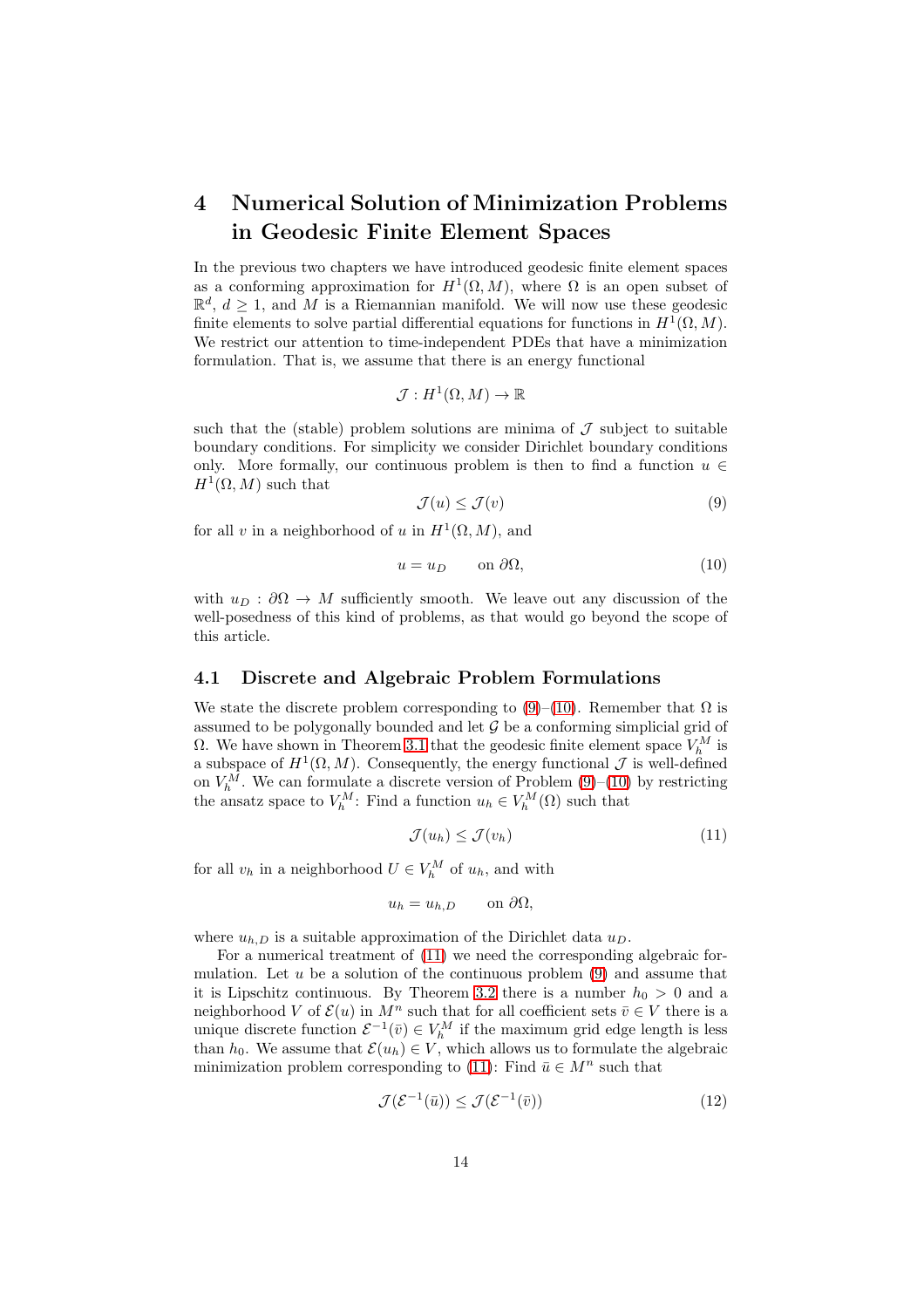for all  $\bar{v} \in M^n$  such that  $\bar{v} \in \mathcal{E}(U) \cap V$ , and subject to the boundary conditions

$$
\bar{u}_i = (\mathcal{E}(u_{h,D}))_i \quad \text{for all vertices } x_i \text{ on } \partial\Omega.
$$

For simplicity of notation we define the algebraic energy functional

$$
J: M^n \to \mathbb{R}, \qquad J(\bar{v}) := \mathcal{J}(\mathcal{E}^{-1}\bar{v}).
$$

With this functional we can rewrite the algebraic problem [\(12\)](#page-13-4) as: Find  $\bar{u} \in M^n$ such that

<span id="page-14-0"></span>
$$
J(\bar{u}) \le J(\bar{v})\tag{13}
$$

for all  $\bar{v} \in M^n$  such that  $\bar{v} \in \mathcal{E}(U) \cap V$ , and subject to the boundary conditions

$$
\bar{u}_i = (\mathcal{E}(u_{h,D}))_i
$$

for all vertices  $x_i$  on  $\partial\Omega$ .

### <span id="page-14-3"></span>4.2 Riemannian Trust-Region Methods

The algebraic problem [\(13\)](#page-14-0) is a minimization problem on the manifold  $M^n$ . For such problems Absil et al. [\[2](#page-29-9)] introduced the Riemannian trust-region method. We briefly describe their method and then present an extension that allows to solve the quadratic subproblems that occur at each iteration very efficiently in a finite element context.

Let N be a Riemannian manifold with metric g, and  $j : N \to \mathbb{R}$  twice differentiable. The basic idea of the Riemannian trust-region algorithm is that in a neighborhood of a point  $q \in N$  the objective function can be lifted onto the tangent space  $T_qN$ . There, a vector space trust-region subproblem can be solved and the result transported back onto N.

More formally, let  $\nu \in \mathbb{N}$  be an iteration number and let  $q_{\nu} \in N$  be the current iterate. We obtain the lifted functional by setting

$$
\hat{j}_{\nu} : T_{q_{\nu}} N \to \mathbb{R}
$$

$$
\hat{j}_{\nu}(s) = j(\exp_{q_{\nu}} s).
$$

Let  $\rho_{\nu} > 0$  be the current trust-region radius. The Riemannian metric g turns  $T_{q_{\nu}}N$  into a Banach space with the norm  $\|\cdot\|_{q_{\nu}} = \sqrt{g_{q_{\nu}}(\cdot,\cdot)}$ . There, the trustregion subproblem reads

<span id="page-14-2"></span>
$$
s_{\nu} = \underset{s \in T_{q_{\nu}} N}{\arg \min} m_{\nu}(s), \qquad ||s||_{q_{\nu}} \le \rho_{\nu}, \tag{14}
$$

with the quadratic, but not necessarily convex model

<span id="page-14-1"></span>
$$
m_{\nu}(s) = \hat{\jmath}_{\nu}(0) + g_{q_{\nu}}(\nabla \hat{\jmath}_{\nu}(0), s) + \frac{1}{2}g_{q_{\nu}}(\text{Hess}\,\hat{\jmath}_{\nu}(0)s, s).
$$
 (15)

Here  $\nabla \hat{j}_{\nu}$  is the gradient and Hess  $\hat{j}_{\nu}$  the Hessian of  $\hat{j}_{\nu}$ , and both are evaluated at  $0 \in T_{q_{\nu}}N$ . Note that [\(15\)](#page-14-1) is independent of a specific coordinate system on  $T_{q_{\nu}}N$ . As a minimization problem of a continuous function on a compact set, [\(14\)](#page-14-2) has at least one solution  $s_{\nu}$ , which generates the new iterate by

$$
q_{\nu+1} = \exp_{q_{\nu}} s_{\nu}.
$$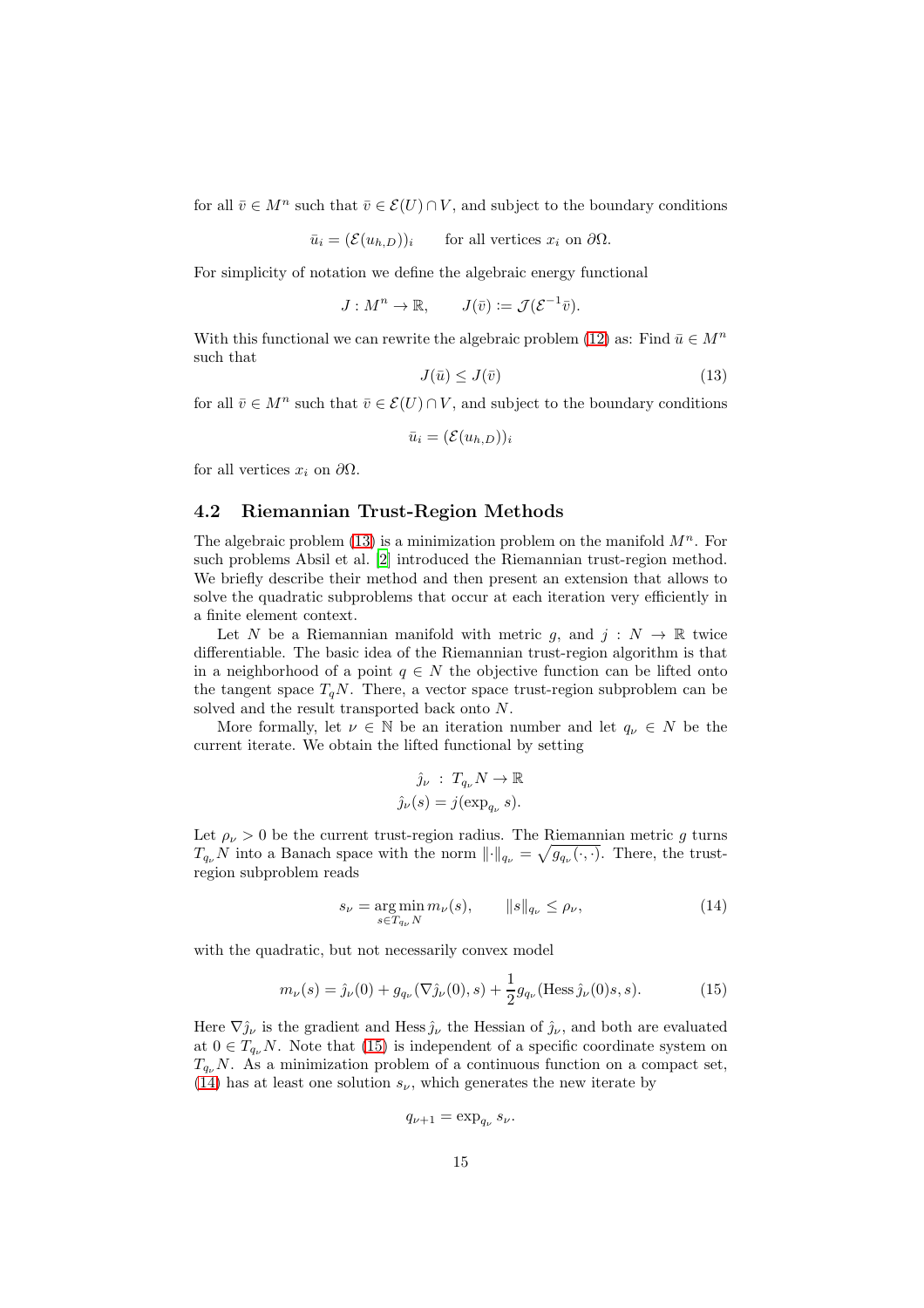As in trust-region methods in linear spaces, the quality of a correction step  $s_{\nu}$  is estimated by comparing the functional decrease and the model decrease. If the quotient

<span id="page-15-1"></span>
$$
\kappa_{\nu} = \frac{j(q_{\nu}) - j(\exp_{q_{\nu}} s_{\nu})}{m_{\nu}(0) - m_{\nu}(s_{\nu})}
$$
(16)

is smaller than a fixed value  $\eta_1$ , then the step is rejected, and  $s_{\nu}$  is recomputed for a smaller trust-region radius  $\rho$ . Otherwise the step is accepted. If  $\kappa_{\nu}$  is larger than a second value  $\eta_2$ , the trust-region radius is enlarged for the next step. Common values are  $\eta_1 = 0.01$  and  $\eta_2 = 0.9$  [\[11](#page-29-10)].

For this method, [Absil et al.](#page-29-9) proved global convergence to first-order stationary points, and, depending on the exactness of the inner solver, locally superlinear or even locally quadratic convergence. The interested reader should consult the monograph [\[2](#page-29-9)] for details.

## 4.3 Using Monotone Multigrid for the Quadratic Problems

Various solvers have been proposed for the inner quadratic problems [\(14\)](#page-14-2). [Absil et al.](#page-29-9) used the Steihaug–Toint algorithm [\[2\]](#page-29-9), and their local convergence result relies on properties of this solver. As an alternative for finite element problems, we propose a multigrid method which can solve the subproblems [\(14\)](#page-14-2) with linear complexity.

We focus again on the finite element case, which means that  $N$  is a product manifold  $M^n$ , with n the number of grid vertices. Our construction is based on the fact that the trust-region convergence theory allows norms other than  $\|\cdot\|_{q_{\nu}}$ for the definition of the trust-region [\[11](#page-29-10)]. We therefore introduce a maximum norm

$$
\|\cdot\|_{\infty,TM^n}:TM^n\to\mathbb{R}^+_0
$$

on the tangent bundle of  $M^n$  by defining for each  $q = (q^1, \ldots, q^n) \in M^n$ ,  $s = (s^1, \dots, s^n) \in T_q M^n$ 

<span id="page-15-2"></span>
$$
||s||_{\infty, TM^n} = \max_{i=1,\dots,n} ||s^i||_{\infty, T_{q^i}M}.
$$
 (17)

The maximum norms  $\|\cdot\|_{\infty,T_{q^i}M}: T_{q^i}M \to \mathbb{R}^+_0$  on the tangent spaces of M are to be understood with respect to fixed but arbitrary bases. Together with this choice of bases, the norm  $\lVert \cdot \rVert_{\infty, TM^n}$  turns  $M^n$  into a Finsler manifold.

Using  $\|\cdot\|_{\infty,TM^n}$  for the definition of the trust region, the quadratic subproblem [\(14\)](#page-14-2) reads

<span id="page-15-0"></span>
$$
s_{\nu} = \underset{s \in T_{q_{\nu}} M^n}{\arg \min} m_{\nu}(s), \qquad ||s||_{\infty, T_{q_{\nu}} M^n} \le \rho_{\nu}, \tag{18}
$$

with  $m_{\nu}$  given again by [\(15\)](#page-14-1). The key observation now is that the new trust region

$$
K_{\infty,\nu}^{\mathrm{tr}}:=\left\{s\in T_{q_{\nu}}M^{n}\;\middle\vert\; \|s\|_{\infty,TM^{n}}\leq\rho_{\nu}\right\}
$$

has a tensor product structure

$$
K_{\infty,\nu}^{\mathrm{tr}} = [-\rho_{\nu}, \rho_{\nu}]^{n \dim M} \subset \mathbb{R}^{n \dim M}.
$$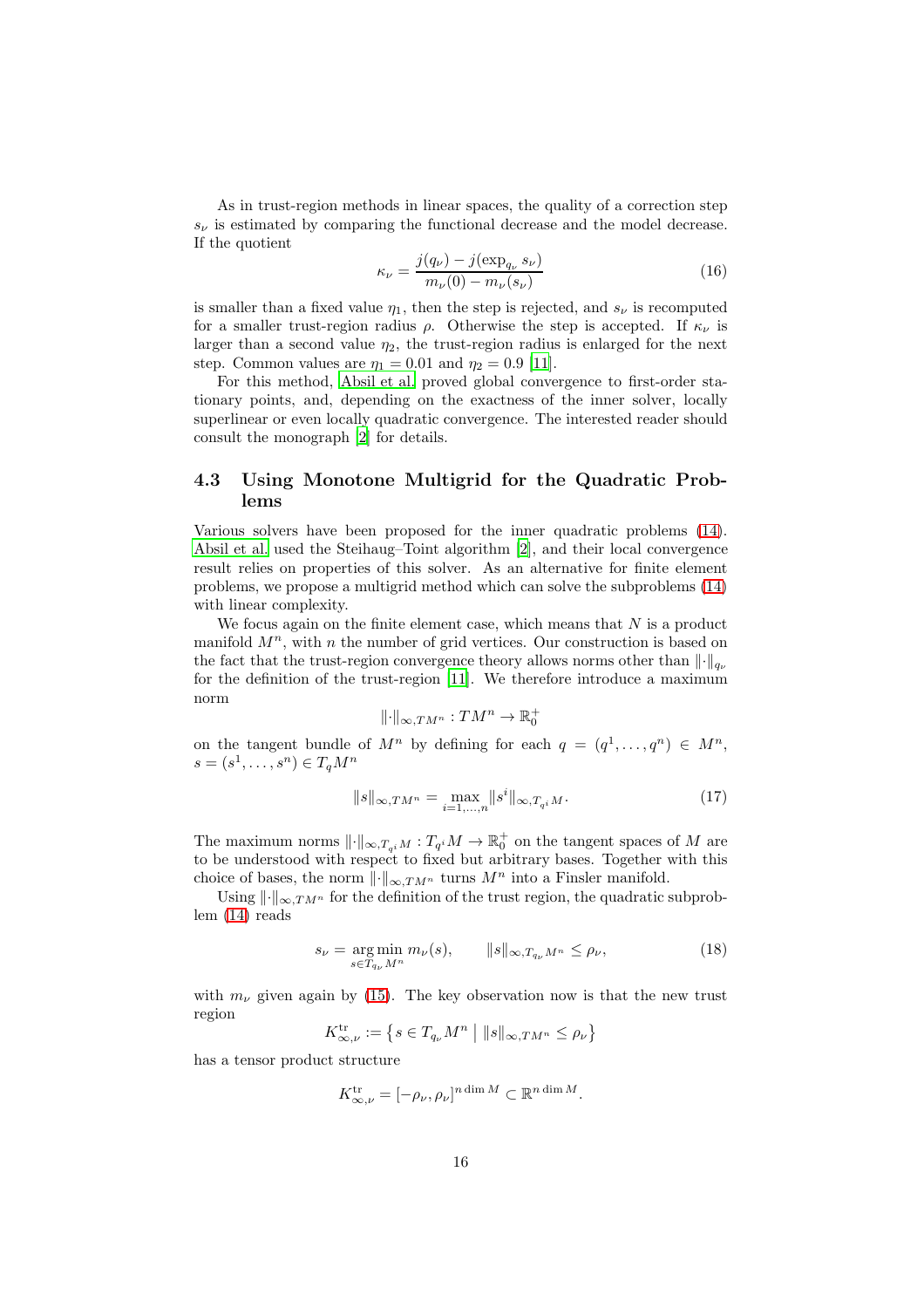Hence Problem [\(18\)](#page-15-0) is a minimization problem for a quadratic functional on a compact hypercube. Since the quadratic part  $\frac{1}{2}g_{q_{\nu}}(\text{Hess}\,\hat{\jmath}_{\nu}(0),\cdot)$  of  $m_{\nu}$  stems from the discretization of a finite element problem, it is a sparse matrix.

For strictly convex quadratic minimization problems on sets with tensor product structure, [Kornhuber](#page-30-12) introduced the monotone multigrid method (MMG) [\[17\]](#page-30-12). We will use it to solve the quadratic problems [\(18\)](#page-15-0). As it turns out MMG performs well even for nonconvex energies, if the admissible set is compact.

The monotone multigrid method is a generalization of the linear multigrid method. Like the latter it assumes a nested hierarchy of grids  $\mathcal{G}_0, \ldots, \mathcal{G}_L$  and grid-dependent prolongation operators  $P_j : \mathbb{R}^{n_{j-1}} \to \mathbb{R}^{n_j}$ ,  $j = 1, ..., L$ , where  $n_j$  is the number of vertices on the j-th level. In the easiest case the operators  $P_j$  are the ones known from linear multigrid theory. The linear smoothers are replaced by a projected Gauß–Seidel method. On the coarser grid levels, coarse grid approximations to the admissible defect set are constructed such that an admissible coarse grid correction does not lead to an inadmissible fine grid iterate. The following is a simple pseudocode implementation of a single multigrid correction step for the functional

$$
J_{\rm alg}(x) = \frac{1}{2}x^T A x - bx \qquad \text{on } K = \prod_{i=1}^{n_L} [\mu_i^-, \mu_i^+],
$$

where  $A \in \mathbb{R}^{n_L \times n_L}$  is symmetric,  $b \in \mathbb{R}^{n_L}$ ,  $\mu_i^-, \mu_i^+ \in \mathbb{R}$  for all  $1 \le i \le n_L$ , and  $K \neq \emptyset$ . The  $e_i$  occurring in the code are the canonical basis vectors of  $\mathbb{R}^{n_j}$ .

 $// MMG iteration on level j$ mmg\_step  $(A_j, r_j, \lambda_j^-, \lambda_j^+, j)$ 

// nonlinear Gauss-Seidel smoother  
\ndefine 
$$
J_j(w) = \frac{1}{2}w^T A_j w - r_j w
$$
  
\n**for each**  $i = 1,..., n_j$  **do**  
\n
$$
\text{set } (v_j)_i = \underset{v \in [(\lambda_j^-)_i, (\lambda_j^+)_i]}{\arg \min} J_j \Big( \sum_{k=1}^{i-1} (v_j)_k e_k + v e_i \Big)
$$

if  $(j>0)$  $// \ construct \ coarse \ grid \ defect \ problem$ set  $A_{j-1} = P_j^T A_j P_j$ set  $r_{j-1} = P_j^T(r_j - A_j v_j)$  $// compute monotone coarse defect obstacles$ compute  $\lambda_{j-1}^-$  such that  $v_j + P_j \lambda_{j-1}^- \geq \lambda_j^-$ <br>compute  $\lambda_{j-1}^+$  such that  $v_j + P_j \lambda_{j-1}^+ \leq \lambda_j^+$  $//$   $recurse$ s e t  $v_j = v_j + P_j$  mmg\_step  $(A_{j-1}, r_{j-1}, \lambda_{j-1}^+, \lambda_{j-1}^+, j-1)$ 

return  $v_i$ 

#### end

As the pseudocode implementation computes corrections it has to be called as s e t  $x^{k+1} = x^k + \text{mmg\_step} (A, b - Ax^k, \mu^- - x^k, \mu^+ - x^k, L).$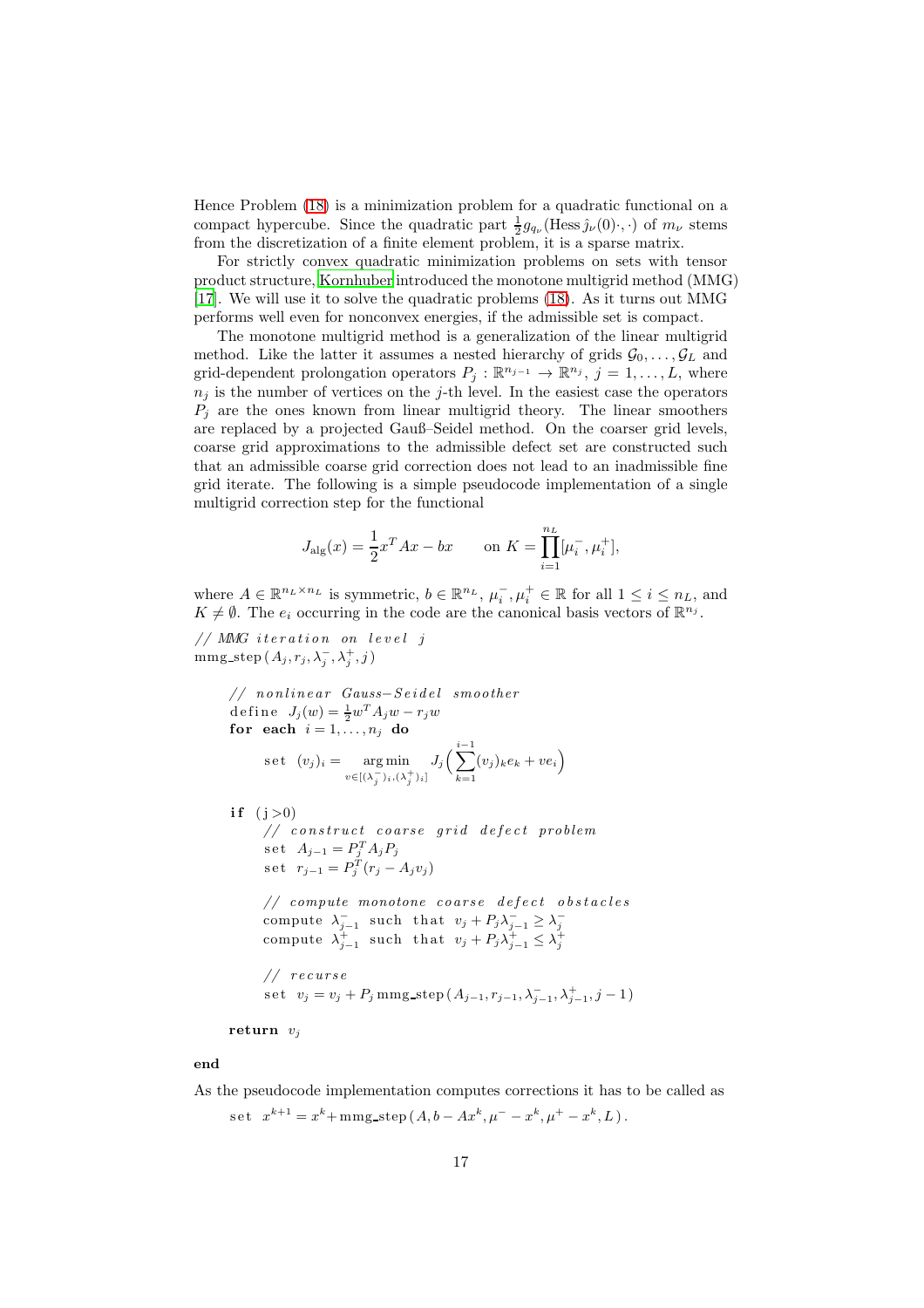For details we refer the reader to the literature (e.g., [\[15](#page-30-13), [17\]](#page-30-12)).

In practice, the most important situation is a strictly convex quadratic functional  $m_{\nu}$ . In this case, monotone multigrid converges globally with asymptotic multigrid speed.

**Theorem 4.1** (Kornhuber [\[17\]](#page-30-12)). Let  $A \in \mathbb{R}^{n \times n}$  be symmetric and positive definite,  $b \in \mathbb{R}^n$ , and let  $K = \prod_{i=1}^n [\mu_i^-, \mu_i^+]$ , with  $\mu_i^-, \mu_i^+ \in \mathbb{R}, K \neq \emptyset$ .

- 1. For any initial iterate  $x^0 \in \mathbb{R}^n$ , the MMG method converges to the unique minimizer of the functional  $J_{alg}(x) = \frac{1}{2}x^{T}Ax - bx$  on K.
- 2. If strict complementarity holds (see, e.g., [\[11](#page-29-10)]), there exists a number  $k_0 \in$ N such that for all iterations  $k > k_0$  the active set

 $\mathcal{N}_k^{\bullet} = \{i \in 1, \ldots, n \mid x_i^k = \mu_i^- \text{ or } x_i^k = \mu_i^+\}$ 

remains invariant and MMG degenerates to a standard multigrid method.

If the functional  $J_{\text{alg}}$  is not strictly convex the method remains well defined. Scalar minimization in directions in which the functional is concave still has minimizers, because the admissible set  $K$  is compact. If there are two minimizers for a search direction  $e_i$  either one can be chosen by the algorithm. The proof of global convergence under mild additional assumptions will appear in a separate article. In Chapter [6](#page-22-0) we will demonstrate the fast convergence numerically.

## <span id="page-17-0"></span>5 Numerical Aspects of Geodesic Finite Elements

Geodesic finite elements are more difficult to handle than regular finite elements, because they are only defined implicitly through minimization problems. Therefore, in this section we revisit geodesic finite element functions from an algorithmic point of view.

So far we have only considered PDE problems with a minimization formulation. We now restrict our attention even further to problems with functionals of the form

$$
\mathcal{J}(v) = \int_{\Omega} W(\nabla v(x), v(x), x) dx, \qquad v \in H^{1}(\Omega, M),
$$

where W is a scalar energy density assumed to be as smooth as necessary. For a given grid  $\mathcal G$  with n vertices the corresponding algebraic energy is

<span id="page-17-1"></span>
$$
J(\bar{v}) = \int_{\Omega} W\big(\nabla(\mathcal{E}^{-1}(\bar{v}))(x), (\mathcal{E}^{-1}(\bar{v}))(x), x\big) dx, \qquad \bar{v} \in M^n. \tag{19}
$$

To compute this energy numerically for a given function  $v_h = \mathcal{E}^{-1}(\bar{v}) \in V_h^M$ (needed in [\(16\)](#page-15-1) to assess the quality of trust-region steps) we have to evaluate geodesic finite element function values  $v_h(x)$  and derivatives  $\nabla v_h(x)$  at (quadrature) points x in  $\Omega$ . For the minimization by Riemannian trust-region methods we further need to evaluate first and second derivatives of  $J$  with respect to the coefficients  $\bar{v}$ . By the chain rule, this in turn requires derivatives of  $v_h(x)$  and  $\nabla v_h(x)$  with respect to the finite element coefficients. In this work we compute analytical expressions for the first derivatives. Doing the same for second derivatives is possible but the expressions get fairly large. In our numerical example we have approximated the Hessian of J by finite differences.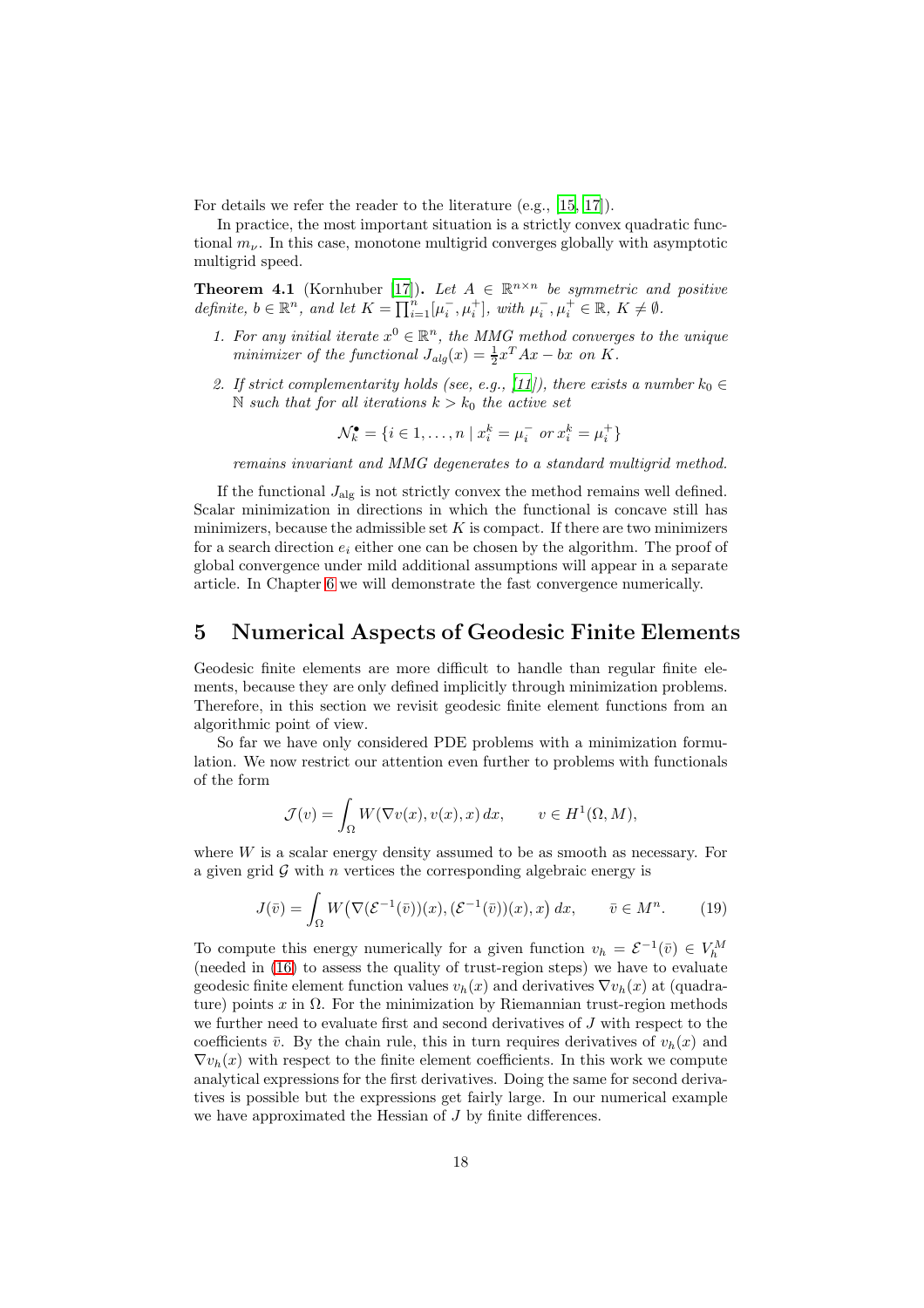Remark 5.1. So far geodesic finite element functions have been defined in terms of coordinates on the standard simplex  $\Delta$ . However, in the finite element literature the reference simplex  $\Delta$  is much more common. For example, quadrature rules in existing codes are usually given with respect to  $\tilde{\Delta}$ . Since the formulas we present in this chapter are meant to be implemented in actual computer codes, we formulate them in coordinates on the reference simplex. Therefore the mapping  $\mathcal{B} : \Delta \to \Delta$  given in [\(2\)](#page-3-3) appears in the equations.

### <span id="page-18-1"></span>5.1 Evaluation of Geodesic Finite Element Functions

Let  $v_h : \Omega \to M$  be a geodesic finite element function and  $x \in \Omega$ . We want to compute  $v_h(x) \in M$ . If T is an element of G with  $x \in T$ , then  $v_h(x)$ can be computed by geodesic simplicial interpolation between the coefficients  $v_{T,1}, \ldots, v_{T,d+1} \in M$  corresponding to the corners of T. More formally, let  $\widetilde{\mathcal{F}}_T: T \to \widetilde{\Delta}$  be an affine mapping from T onto the reference simplex. Then we have  $v_h(x) = \tilde{v}_T(\xi)$  with  $\xi = \tilde{\mathcal{F}}_T(x)$  and  $\tilde{v}_T$  a function defined on the reference simplex. By construction of  $v_h$ , the value  $\tilde{v}_T(\xi)$  is given by

<span id="page-18-0"></span>
$$
\tilde{v}_T(\xi) = \underset{q \in M}{\text{arg min}} \tilde{f}_{\xi}(q), \qquad \tilde{f}_{\xi}(\cdot) = \sum_{i=1}^{d+1} \mathcal{B}(\xi)_i \operatorname{dist}(v_{T,i}, \cdot)^2. \tag{20}
$$

In general the minimization problem  $(20)$  can only be solved numerically. Since its objective function  $\hat{f}_{\xi}$  is defined on a Riemannian manifold M we use a Riemannian trust-region method as presented in Section [4.2.](#page-14-3) Under the as-sumptions of Theorem [2.1,](#page-5-0)  $\tilde{f}_{\xi}$  is  $C^{\infty}$  (Lemma [2.4\)](#page-7-0) and strictly convex on an open geodesic ball containing the  $v_{T,i}$  [\[16,](#page-30-9) Thm. 1.2].

With k the trust-region iteration number let  $q_k \in M$  be the current iterate. We use the exponential map  $\exp_{q_k}: T_{q_k}M \to M$  to define lifted functionals

$$
\hat{f}_k : T_{q_k} M \to \mathbb{R}
$$
  

$$
\hat{f}_k(s) = \sum_{i=1}^{d+1} \mathcal{B}(\xi)_i \operatorname{dist}(v_{T,i}, \exp_{q_k} s)^2,
$$

and corresponding quadratic models

$$
m_k(s) = \hat{f}_k(0) + g_{q_k}(\nabla \hat{f}_k(0), s) + \frac{1}{2}g_{q_k}(\text{Hess}\,\hat{f}_k(0)s, s).
$$

Using  $\nabla \exp 0 = \text{Id}$  we see that the gradient of  $\hat{f}_k$  at  $0 \in T_{q_k}M$  is

$$
\nabla \hat{f}_k(0) = \sum_{i=1}^{d+1} \mathcal{B}(\xi)_i \frac{\partial}{\partial q} \text{dist}(v_{T,i}, q)^2,
$$

and that the Hessian is

Hess 
$$
\hat{f}_k(0) = \sum_{i=1}^{d+1} \mathcal{B}(\xi)_i \frac{\partial^2}{\partial q^2} \text{dist}(v_{T,i}, q)^2
$$
.

The derivatives of dist $(\cdot, \cdot)^2$  embody the geometry of the manifold M. In the appendix we have computed the relevant formulas for  $M$  being a unit sphere.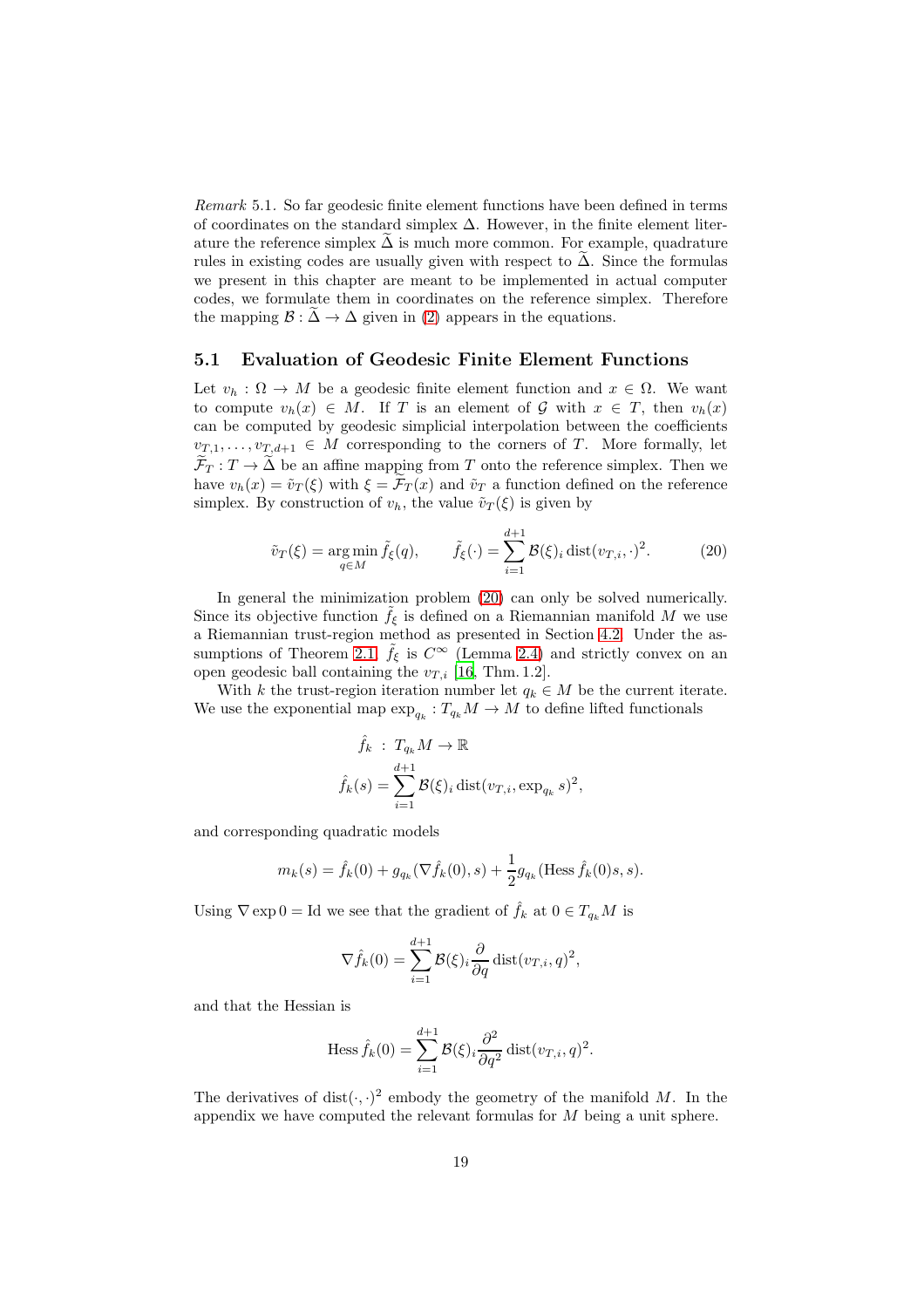At each step k of the Riemannian trust-region method a constrained quadratic problem of the form

<span id="page-19-0"></span>
$$
s_k = \underset{s \in T_{q_k} M}{\arg \min m_k(s)} \qquad ||s|| \le \rho^k \tag{21}
$$

has to be solved. The number of variables of this problem is  $\dim M$  if the algorithm uses local coordinates on  $M$ , or a larger number if  $M$  is parametrized by an embedding into a Euclidean space. In many practical cases the number of variables is small, but there is no guarantee for this. In any case, the number is independent of the number of vertices in the finite element grid. The problems [\(21\)](#page-19-0) can be solved, for example, by a preconditioned truncated conjugate gradient method as described in [\[11\]](#page-29-10).

# <span id="page-19-3"></span>5.2 Gradients of Geodesic Finite Element Functions

To evaluate the energy  $J$  in [\(19\)](#page-17-1) we also need to be able to compute the derivatives  $\nabla v_h(x)$  at quadrature points  $x \in \Omega$ . Let again  $v_h : \Omega \to M$  be a geodesic finite element function and  $x \in \Omega$ . The derivative of  $v_h$  at x (if it exists) is a linear map

$$
\nabla v_h(x) : T_x\Omega \to T_{v_h(x)}M.
$$

Again it is sufficient to consider functions on the reference simplex only. Indeed, if G is a grid, T an element of G such that x is in the interior of T and  $\mathcal{F}_T$  and affine mapping from T onto the reference simplex  $\Delta$ , then

$$
\nabla v_h(x) = \frac{\partial}{\partial x} \tilde{v}_T(\tilde{\mathcal{F}}_T(x)) = \frac{\partial}{\partial \xi} \tilde{v}_T(\xi) \cdot \frac{\partial}{\partial x} \tilde{\mathcal{F}}_T(x),
$$

with  $\tilde{v}_T : \tilde{\Delta} \to M$  as defined in [\(20\)](#page-18-0). The problem hence reduces to computing the gradient of a function  $\tilde{v}_T : \Delta \to M$  defined by geodesic interpolation.

In the proof of Lemma [2.2](#page-7-1) the implicit function theorem was used to show under what circumstances the derivative  $\partial \tilde{v}_T / \partial \xi$  exists. Here we use it again for the actual computation. Let  $v_{T,1}, \ldots, v_{T,d+1} \in M$  be the coefficients of  $v_h$  at the corners of T. The definition of geodesic simplicial interpolation on  $\tilde{\Delta}$  reads

$$
\tilde{v}_T(\xi) = \Upsilon(v_T, \mathcal{B}(\xi)) = \underset{q \in M}{\arg \min} f_{v_T, \mathcal{B}(\xi)}(q),
$$

with  $f_{v_T, \mathcal{B}(\xi)}$  as defined in [\(5\)](#page-4-1). By Lemma [2.4](#page-7-0) the functional on the right is smooth, and the minimizer can hence also be characterized by

<span id="page-19-2"></span><span id="page-19-1"></span>
$$
F(v_T, \mathcal{B}(\xi), \Upsilon(v_T, \mathcal{B}(\xi))) = 0,
$$
\n(22)

where

$$
F: M^{d+1} \times \Delta \times M \to TM
$$
  

$$
F(v, w, q) = \frac{\partial}{\partial q} f_{v,w}(q) = \sum_{i=1}^{d+1} w_i \frac{\partial}{\partial q} \text{dist}(v_i, q)^2.
$$
 (23)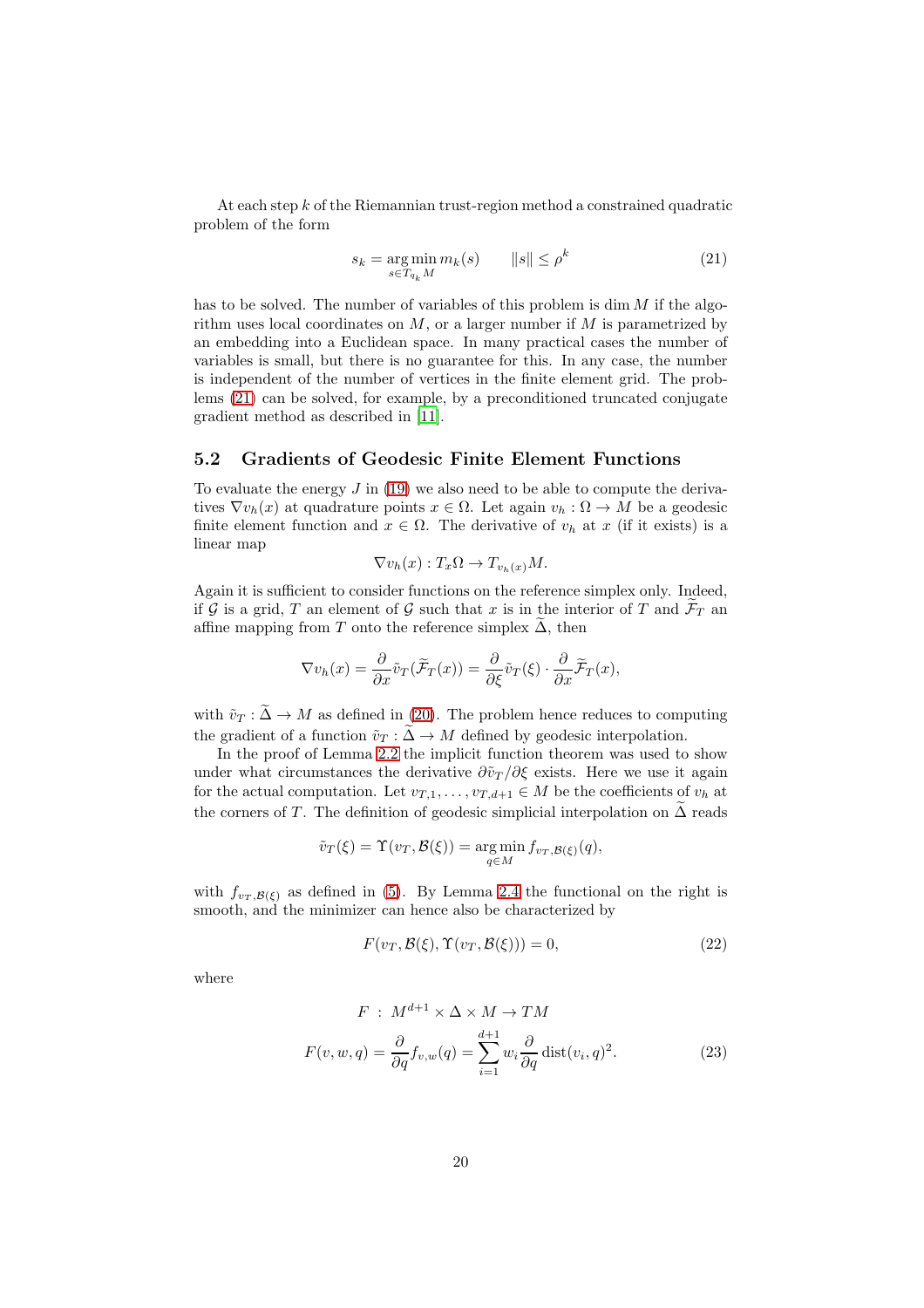Taking the total derivative of [\(22\)](#page-19-1) with respect to  $\xi$  and using  $\mathcal{B}(\xi) = B\xi + c$ we get

$$
\frac{\mathrm{d}}{\mathrm{d}\xi}F(v_T, \mathcal{B}(\xi), \Upsilon(v_T, \mathcal{B}(\xi)))
$$
\n
$$
= \frac{\partial F(v_T, w, q)}{\partial w} \cdot B + \frac{\partial F(v_T, w, q)}{\partial q} \cdot \frac{\partial \Upsilon(v_T, \mathcal{B}(\xi))}{\partial \xi} = 0.
$$

By Lemma [2.1](#page-5-2) the matrix

<span id="page-20-1"></span>
$$
\frac{\partial F}{\partial q} = \text{Hess}\, f_{v_T, w} \tag{24}
$$

is invertible, and hence  $\frac{\partial \tilde{v}_T(\xi)}{\partial \xi} = \frac{\partial \Upsilon(v_T, \mathcal{B}(\xi))}{\partial \xi}$  can be computed as the solution of the linear system of equations

<span id="page-20-0"></span>
$$
\frac{\partial F(v_T, w, q)}{\partial q} \cdot \frac{\partial \Upsilon(v_T, \mathcal{B}(\xi))}{\partial \xi} = -\frac{\partial F(v_T, w, q)}{\partial w} \cdot B. \tag{25}
$$

Using the definition [\(23\)](#page-19-2) we see that in coordinates  $\partial F/\partial w$  is a  $(\dim M) \times (d+1)$ matrix, where the  $i$ -th column is

$$
\left(\frac{\partial F}{\partial w}^T\right)_i = \frac{\partial}{\partial q} \text{dist}(v_{T,i}, q)^2.
$$

Hence evaluating the derivative of a geodesic finite element function amounts to an evaluation of its value (to know where to evaluate the derivatives of  $F$ ) and the solution of the symmetric linear system [\(25\)](#page-20-0).

# 5.3 Derivatives of Finite Element Function Values with Respect to Coefficients

In order to find minima of the algebraic energy functional  $J$  by a Riemannian trust-region method we need its derivatives  $\partial J/\partial \bar{v}_i$ ,  $1 \leq i \leq n$ . By the chain rule, the expression for these derivatives includes derivatives  $\partial v_h(x)/\partial \bar{v}_i$ , where  $v_h \in V_h^M$  and x is a (quadrature) point in  $\Omega$ . By the same reasoning as in Section [5.1](#page-18-1) it follows that the  $\partial v_h(x)/\partial \bar{v}_i$  can be obtained by computing the corresponding derivatives of geodesic simplicial interpolation functions on the reference simplex.

Let therefore  $\tilde{v}_T : \tilde{\Delta} \to M$  be a function given by geodesic simplicial interpolation,  $v_i \in M$ ,  $i = 1, \ldots, d+1$  its corner coefficients, and let  $\xi \in \tilde{\Delta}$  be arbitrary but fixed coordinates. We want to compute the derivatives

$$
\frac{\partial}{\partial v_i}\tilde{v}_T(\xi) = \frac{\partial}{\partial v_i}\Upsilon(v_1,\ldots,v_{d+1};\mathcal{B}(\xi)) : T_{v_i}M \to T_{\Upsilon(v,\mathcal{B}(\xi))}M
$$

for all  $i = 1, \ldots, d + 1$ . By definition of  $\Upsilon$  we have

$$
F(v_1, \ldots, v_{d+1}, \mathcal{B}(\xi), \Upsilon(v_1, \ldots, v_{d+1}; \mathcal{B}(\xi))) = 0.
$$

Taking the total derivative of this with respect to  $v_i$  gives

$$
\frac{\mathrm{d}F}{\mathrm{d}v_i} = \frac{\partial F}{\partial v_i} + \frac{\partial F}{\partial q} \cdot \frac{\partial \Upsilon(v, \mathcal{B}(\xi))}{\partial v_i} = 0,
$$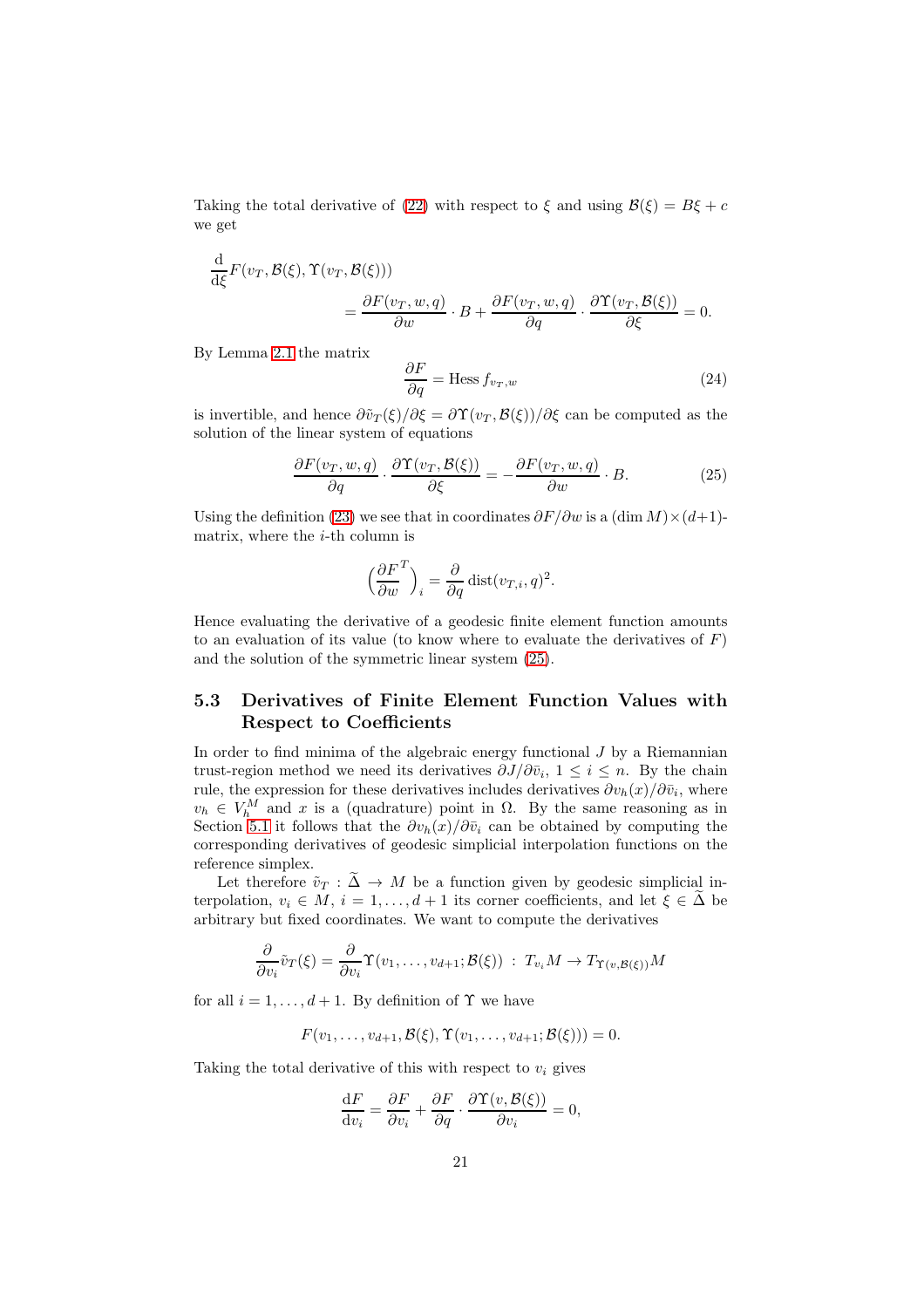$$
\frac{\partial F}{\partial v_i} = \mathcal{B}(\xi)_i \frac{\partial}{\partial v_i} \frac{\partial}{\partial q} \text{dist}(v_i, q)^2
$$

and  $\partial F/\partial q$  as in [\(24\)](#page-20-1). By Lemma [2.1](#page-5-2) the matrix  $\partial F/\partial q$  is invertible. Hence the derivative of  $\Upsilon(v_1,\ldots,v_{d+1};\mathcal{B}(\xi))$  with respect to one of its coefficients  $v_i$ can be computed as a minimization problem to obtain the value  $\Upsilon(v,\mathcal{B}(\xi))$  and the solution of the linear system of equations

<span id="page-21-1"></span>
$$
\frac{\partial F}{\partial q} \cdot \frac{\partial}{\partial v_i} \Upsilon(v, \mathcal{B}(\xi)) = -\frac{\partial F}{\partial v_i}.
$$
 (26)

## 5.4 Derivatives of the Finite Element Gradient with Respect to Coefficients

Let  $v_h : \Omega \to M$  be a geodesic finite element function and let  $x \in \Omega$  be such that  $\nabla v_h(x)$  exists. We assume that the conditions of Theorem [3.2](#page-11-0) hold and hence for a fixed x we can view  $\nabla v_h(x)$  as a function of the coefficient vector  $\bar{v} = \mathcal{E}(v_h) \in M^n$ . For each  $i = 1, \ldots, n$  we want to compute the derivative  $\frac{\partial}{\partial \bar{v}_i} \nabla v_h(x)$ . Note that since  $\nabla v_h(x)$  is a linear map, its derivative is a trilinear form—written in coordinates it will have three indices.

Let T be an element of G such that  $x \in T$ , and  $v_{T,i}$ ,  $1 \leq i \leq d+1$  the coefficients at the corners of  $T$ . As in Section [5.2](#page-19-3) we use the decomposition

<span id="page-21-0"></span>
$$
\nabla v_h(x) = \frac{\partial}{\partial \xi} \tilde{v}_T(\xi) \cdot \frac{\partial}{\partial x} \tilde{\mathcal{F}}_T(x),
$$

where  $\widetilde{\mathcal{F}}_T$  is an affine mapping from T onto the reference simplex  $\widetilde{\Delta}$ , and  $\widetilde{v}_T =$  $\Upsilon(v_T, \mathcal{B}(\cdot))$  is defined on  $\Delta$ . We can then write

$$
\frac{\partial}{\partial \bar{v}_i} \nabla v_h(x) = \frac{\partial}{\partial \bar{v}_i} \left( \frac{\partial}{\partial \xi} \tilde{v}_T(\xi) \cdot \frac{\partial}{\partial x} \tilde{\mathcal{F}}_T(x) \right) = \left( \frac{\partial}{\partial v_{T,*}} \frac{\partial}{\partial \xi} \tilde{v}_T(\xi) \right) \cdot \frac{\partial}{\partial x} \tilde{\mathcal{F}}_T(x),
$$

where  $v_{T,*}$  is the coefficient of  $\tilde{v}_T$  corresponding to the global coefficient  $\bar{v}_i$ . It is hence again sufficient to consider only functions on the reference simplex.

To compute the derivative of  $\nabla \tilde{v}_T$  with respect to  $v_{T,*}$  we take the total derivative of expression [\(25\)](#page-20-0) with respect to  $v_{T,*}$  and obtain

$$
\frac{\partial F}{\partial q} \cdot \frac{\partial^2 \Upsilon}{\partial v_{T,*} \partial \xi} = -\frac{\partial^2 F}{\partial v_{T,*} \partial q} \cdot \frac{\partial \Upsilon}{\partial \xi} - \frac{\partial \Upsilon}{\partial v_{T,*}} \cdot \frac{\partial^2 F}{\partial q^2} \cdot \frac{\partial \Upsilon}{\partial \xi} \n- \frac{\partial^2 F}{\partial v_{T,*} \partial w} \cdot B - \frac{\partial \Upsilon}{\partial v_{T,*}} \cdot \frac{\partial^2 F}{\partial q \partial w} \cdot B. \quad (27)
$$

In coordinates (and using the Einstein convention), this is

$$
\frac{\partial F_l}{\partial q_j} \frac{\partial^2 \Upsilon_l}{\partial (v_{T,*})_i \partial \xi_k} = -\frac{\partial^2 F_l}{\partial (v_{T,*})_i \partial q_j} \frac{\partial \Upsilon_l}{\partial \xi_k} - \frac{\partial \Upsilon_l}{\partial (v_{T,*})_i} \left[ \frac{\partial^2 F}{\partial q^2} \right]_{ljm} \frac{\partial \Upsilon_m}{\partial \xi_k} \n- \frac{\partial^2 F_j}{\partial (v_{T,*})_i \partial w_l} B_{lk} - \frac{\partial \Upsilon_m}{\partial (v_{T,*})_i} \frac{\partial^2 F_j}{\partial q_m \partial w_l} B_{lk}.
$$

with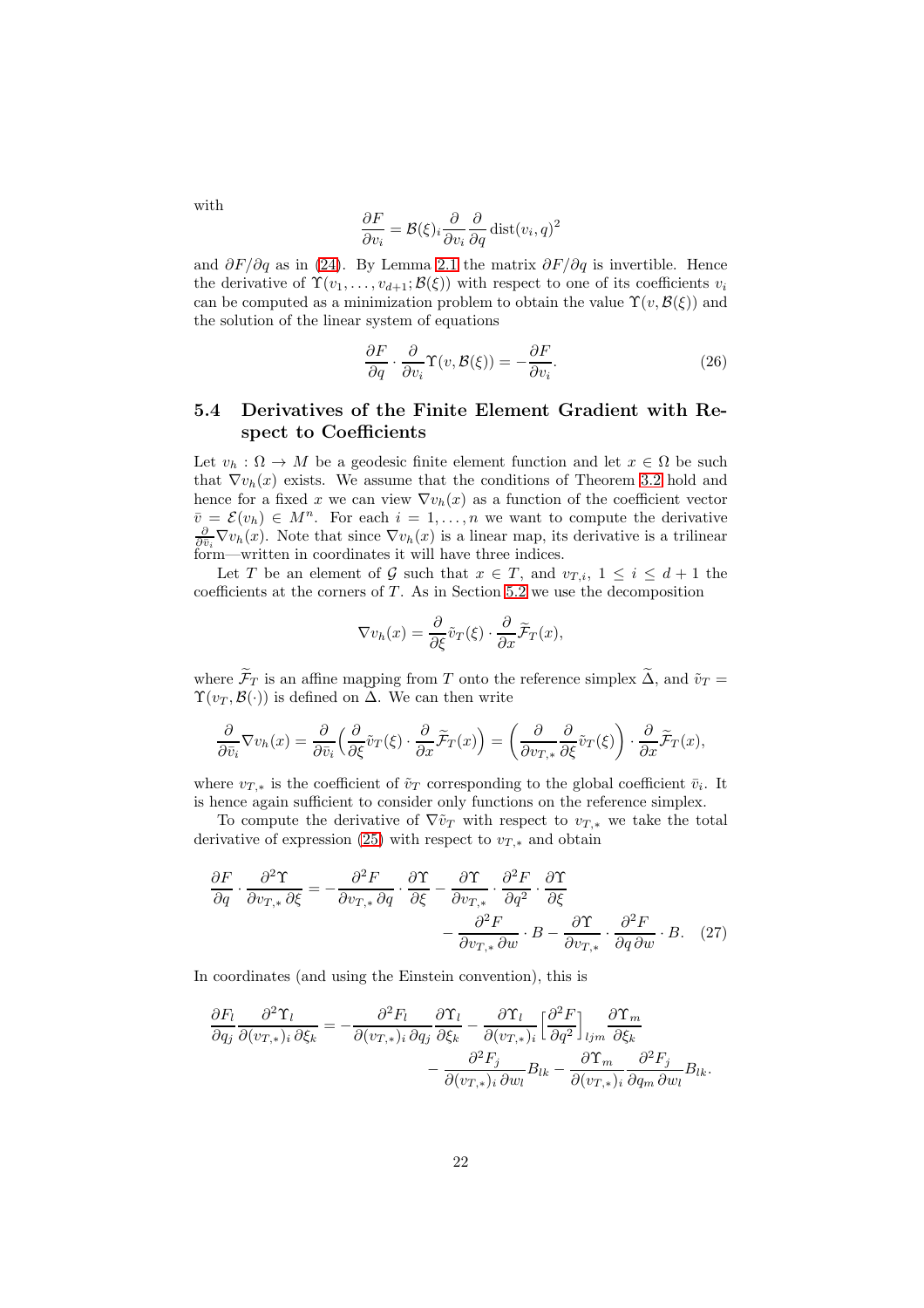This time we need to compute the value of  $\tilde{v}_T(\xi)$ , solve a linear system for  $\frac{\partial \Upsilon}{\partial \xi}$ , and then solve the linear system [\(27\)](#page-21-0) to obtain the desired value of  $\partial^2 \Upsilon / \partial V_{T,*} \partial \xi$ . Various new derivatives of F appear. These are

$$
\frac{\partial^2 F_j}{\partial (v_{T,*})_i \partial w_k} = \delta_{*k} \frac{\partial}{\partial (v_{T,*})_i} \frac{\partial}{\partial q_j} \text{dist}(v_{T,*}, q)^2
$$

$$
\frac{\partial^2 F_k}{\partial (v_{T,*})_i \partial q_j} = w_* \frac{\partial}{\partial (v_{T,*})_i} \left[ \frac{\partial^2}{\partial q^2} \text{dist}(v_{T,*}, q)^2 \right]_{jk}
$$

$$
\left[ \frac{\partial^2 F}{\partial q^2} \right]_{ijk} = \sum_{l=1}^{d+1} w_l \left[ \frac{\partial^3}{\partial q^3} \text{dist}(v_{T,l}, q)^2 \right]_{ijk}
$$

$$
\frac{\partial^2 F_j}{\partial q_i \partial w_k} = \left[ \frac{\partial^2}{\partial q^2} \text{dist}(v_{T,k}, q)^2 \right]_{ij}.
$$

Note that these are all third-order objects.

## <span id="page-22-1"></span>5.5 Summary: Required Information about M

In the preceding sections we have computed values of geodesic finite element functions, and the various derivatives that were necessary to implement geodesic finite element methods. For computations of values a Riemannian trust-region method was used, and derivatives were obtained by different applications of the implicit function theorem. We have seen that all information about the manifold  $M$  enters in form of different derivatives of the squared distance function  $dist(\cdot, \cdot)^2 : M \times M \to \mathbb{R}$ . In summary, the derivatives used were

$$
\frac{\partial}{\partial q} \text{dist}(p, q)^2, \qquad \frac{\partial^2}{\partial p \partial q} \text{dist}(p, q)^2, \qquad \frac{\partial^2}{\partial q^2} \text{dist}(p, q)^2,
$$
  

$$
\frac{\partial^3}{\partial p \partial q^2} \text{dist}(p, q)^2, \qquad \frac{\partial^3}{\partial q^3} \text{dist}(p, q)^2.
$$

Additionally, the exponential map on  $M$  was needed for the trust-region method. If the Hessian of the energy functional  $\mathcal J$  were also to be computed analytically, then various forth-order derivatives would have to be added to the list.

For various important spaces such as SO(3) and the unit spheres  $S^m$ ,  $m \in \mathbb{N}$ , the derivatives can be computed analytically. Formulas for the latter can be found in the appendix. If no closed-form expressions are available the derivatives can in principle be approximated numerically.

# <span id="page-22-0"></span>6 Example: Harmonic Maps in Liquid Crystals

We close this article by giving a numerical example. Our aim is two-fold. First, we want to show that the Riemannian trust-region method of Section [4.2](#page-14-3) together with the monotone multigrid solver is able to efficiently solve geodesic finite element problems. Secondly, we want to numerically estimate the convergence order of the discretization by geodesic finite elements.

Let N and M be two Riemannian manifolds. A function  $v : N \to M$  is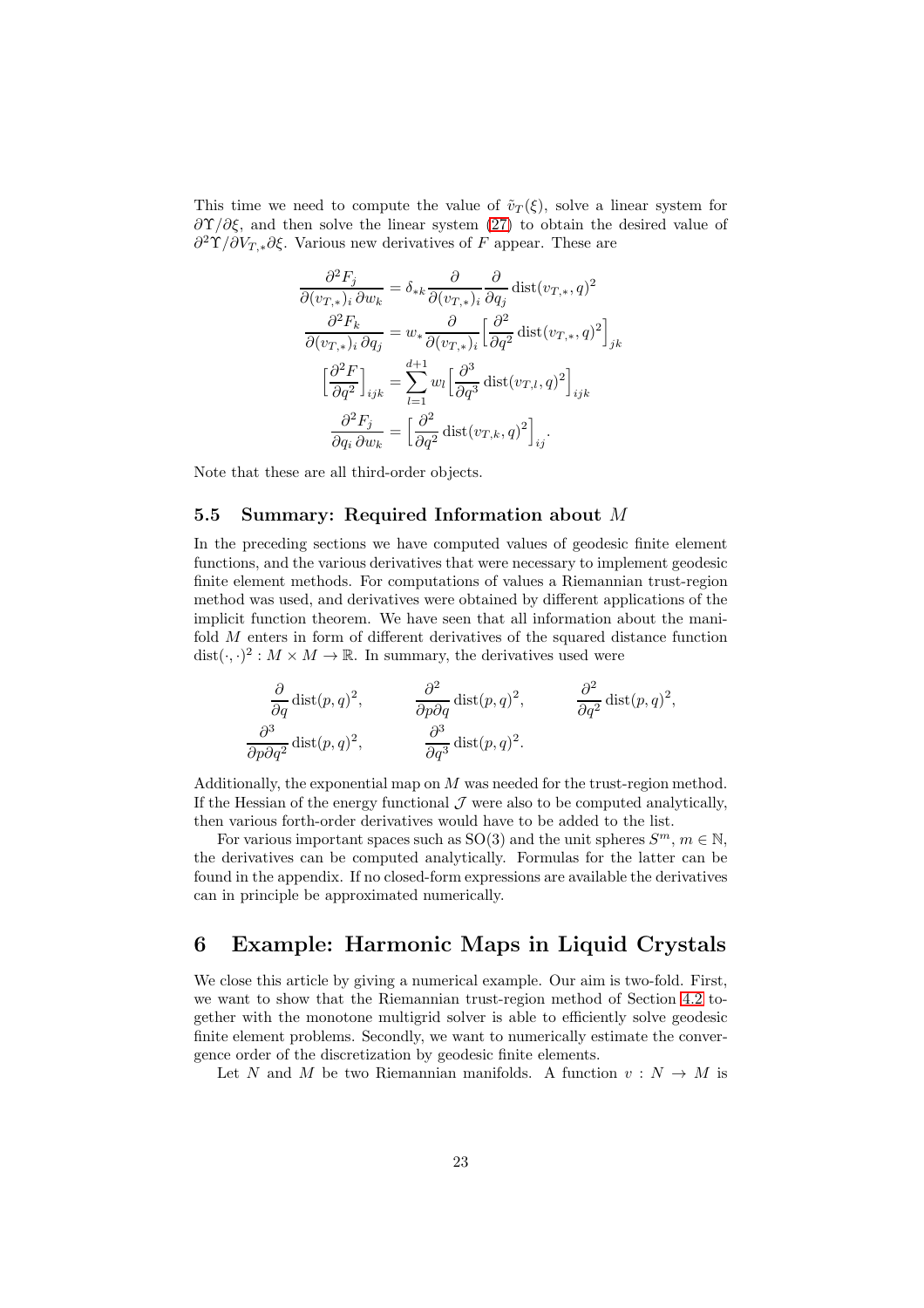

<span id="page-23-0"></span>Figure 2: Left: Coarse grid. Right: Cut through the solution field on a grid obtained by four steps of uniform refinement.

called a harmonic map if it is a stationary point of the energy functional

<span id="page-23-1"></span>
$$
\mathcal{J}: H^1(N,M) \to \mathbb{R}
$$

$$
\mathcal{J}(v) = \int_N |\nabla v|^2 dx,
$$
 (28)

where  $\nabla : TN \to TM$  is the differential of v and the norm | · | is the one corresponding to the induced metric on the bundle  $TN \otimes v^{-1}TM$ . We consider the special case  $N = \Omega \subset \mathbb{R}^d$  open and bounded and  $M = S^2$  the unit sphere in  $\mathbb{R}^3$ , and try to solve the associated Dirichlet problem

minimize 
$$
\mathcal{J}(v) = \int_{\Omega} |\nabla v|^2 dx
$$
 in  $H^1(\Omega, S^2)$ 

subject to

$$
v = v_D \qquad \text{on } \partial \Omega,
$$

with  $v_D$  a given set of boundary conditions. This is a standard model for equilibrium states of nematic liquid crystals, known as the one-constant approximation [\[13\]](#page-30-1).

As coordinates on the unit sphere  $S^2$  we use the canonical embedding into  $\mathbb{R}^3$ (see the appendix for details). With the metric on  $S^2$  induced by the embedding we obtain the coordinate representation

$$
|\nabla v|^2 = \sum_{i=1}^d \sum_{\alpha=1}^3 \left(\frac{\partial v^{\alpha}}{\partial x^i}\right)^2,
$$

that is,  $\nabla v$  is a  $3 \times d$ -matrix and  $|\cdot|$  the Frobenius norm.

As the domain  $\Omega$  we choose an approximation of the ellipsoid

$$
\Omega = \left\{ x \in \mathbb{R}^3 \mid \frac{1}{4}x_1^2 + x_2^2 + x_3^2 \le 1 \right\},\
$$

which we discretize by an unstructured simplicial grid  $\mathcal{G}_0$  consisting of 40 vertices and 95 tetrahedra (Figure [2,](#page-23-0) left). The choice of an unstructured grid is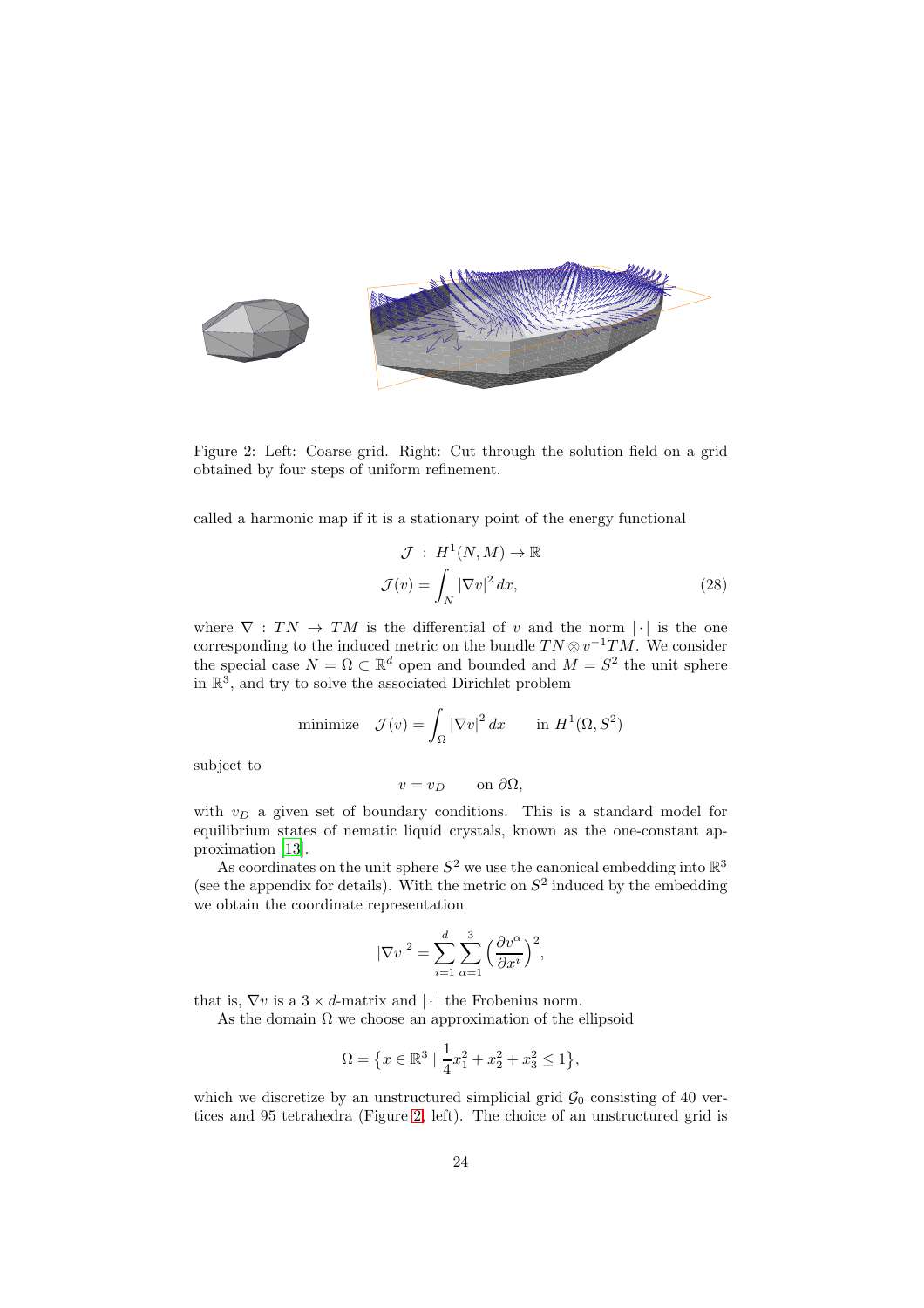

<span id="page-24-0"></span>Figure 3: Left: Error after each trust-region step on a grid obtained by four steps of uniform refinement. Right: Average convergence rate of the monotone multigrid solver for each grid size and trust-region step.

deliberate, since we want to stress that geodesic finite elements do not rely on geometric structure in the grid. To create an example field of Dirichlet data  $v_D$ we first define a rotation axis  $a(x) = \frac{(x_1, x_2, 1)}{|(x_1, x_2, 1)|}$  and then set

$$
v_D(x) = R(a(x), -3\pi|x|)e_3,
$$

where  $R(a, \alpha)$  is the matrix corresponding to a rotation of an angle  $\alpha$  around the axis  $a$ , and  $e_3$  is the third canonical basis vector. The gradient of the energy functional [\(28\)](#page-23-1) in the geodesic finite element space  $V_h^{S^2}$  was computed analytically, whereas its Hessian was approximated by a finite difference method. The discretization and solution algorithms were implemented in  $C++$  using the Dune libraries [\[4](#page-29-11)].

We begin by measuring the efficiency of the trust-region solver. For this we use a grid  $\mathcal{G}_4$  of  $n_4 = 69304$  vertices, obtained from  $\mathcal{G}_0$  by four steps of uniform refinement. We compute a reference solution  $v^* \in (S^2)^{n_4}$  by solving the problem up to machine precision (Figure [2,](#page-23-0) right). Then, starting from

$$
v^0 \in (S^2)^{n_4}, \qquad v_i^0 = \begin{cases} v_D(x_i) & \text{if } x_i \in \partial \Omega, \\ (1,0,0)^T & \text{else,} \end{cases}
$$

we iterate again until the maximum norm of the correction steps drops below 10<sup>-9</sup>. After each iteration  $\nu$ , the error of the current iterate  $v^{\nu} \in (S^2)^{n_4}$  with respect to the reference solution is computed as

$$
e^{\nu} = \|\mathcal{E}^{-1}(v^{\nu}) - \mathcal{E}^{-1}(v^*)\|_1,
$$

where  $\|\cdot\|_1$  is the standard  $H^1$ -norm on the space  $H^1(\Omega,\mathbb{R}^3)$ . Figure [3,](#page-24-0) left, shows the error  $e^{\nu}$  per iteration step  $\nu$ . One can clearly see the local superlinear behavior predicted by the trust-region convergence theory.

Our next interest is the behavior of the solver as the grid is refined. We therefore repeat the previous experiment on a family of grids  $\mathcal{G}_0, \ldots, \mathcal{G}_5$  obtained from  $\mathcal{G}_0$  by up to five steps of uniform refinement. On each grid  $\mathcal{G}_j$  we compute a reference solution  $v_j^*$  and measure the solver convergence as before. Table [1](#page-25-0) shows the number of trust-region iterations needed on each grid. We see that the number appears to be bounded from above independently from the grid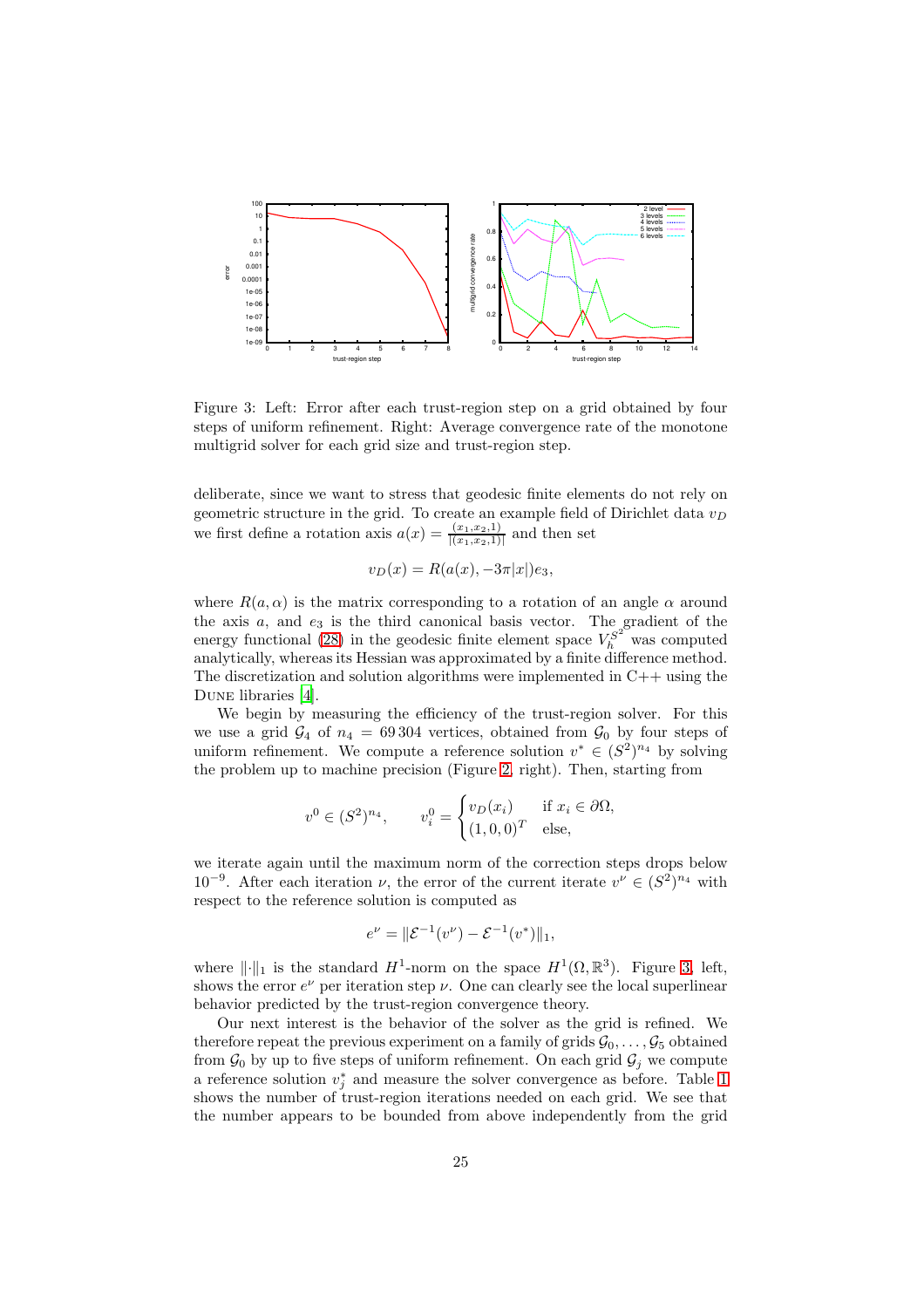| grid                        | $\mathcal{G}_0$ | $\mathcal{G}_1$ | $\mathcal{G}_2$ | $\mathcal{G}_3$ | $\mathcal{G}_4$ | Ú5                         |
|-----------------------------|-----------------|-----------------|-----------------|-----------------|-----------------|----------------------------|
| vertices                    | 40              | 208             |                 |                 |                 | 1 311 9 245 69 305 536 433 |
| overall it.                 | 24              | 15              | 14              |                 |                 |                            |
| unsuccessful it. $\vert$ 20 |                 |                 |                 |                 |                 |                            |

Table 1: Number of iterations of the trust-region solver per grid size.

<span id="page-25-0"></span>

Figure 4: Discretization error as a function of normalized grid edge length.

size. This appears plausible considering the investigations in [\[27\]](#page-30-14) for the linear case. It makes the method attractive, as using a finer grid to obtain a higher approximation quality does not automatically result in larger iteration numbers. The reason for the large number of unsuccessful iterations on the coarsest grid is unclear.

Figure [3,](#page-24-0) right, shows the convergence rates of the monotone multigrid solver. For each solve of the quadratic inner problem [\(18\)](#page-15-0) we computed an average convergence rate. These rates are plotted for each grid and each trust-region step  $\nu$ , including the unsuccessful ones. It can be seen from the figure that the rates stay well below 1, ever for the larger grids. From general multigrid theory we expect that there is an upper bound strictly lower than 1 even for  $h \to 0$ . The data we have assembled suggests this but is not comprehensive enough for a definite conclusion.

After having investigated the solver we now turn to the discretization error of geodesic finite elements. From the study on the solver speed we take the reference solutions  $v_j^*, j = 0, \ldots, 5$  computed on the grids  $\mathcal{G}_0, \ldots, \mathcal{G}_5$ , respectively. We pick  $v_5^*$  to be the reference solution for the discretization error and compute the errors

$$
e_V^k = \|\mathcal{E}^{-1}(v_k^*) - \mathcal{E}^{-1}(v_5^*)\|_V, \qquad k = 0, \dots, 4,
$$

where V is one of  $L^2(\Omega,\mathbb{R}^3)$ ,  $L^\infty(\Omega,\mathbb{R}^3)$ , or  $H^1(\Omega,\mathbb{R}^3)$ . Note that since geodesic finite element functions are not piecewise polynomials in  $\mathbb{R}^3$ , the error norms can only be computed with an additional error due to numerical quadrature.

Figure [6](#page-25-0) shows the errors as functions of the mesh size  $h$ . We see that the  $H^1$ -error and  $L^2$ -error are linear and quadratic functions of h, respectively.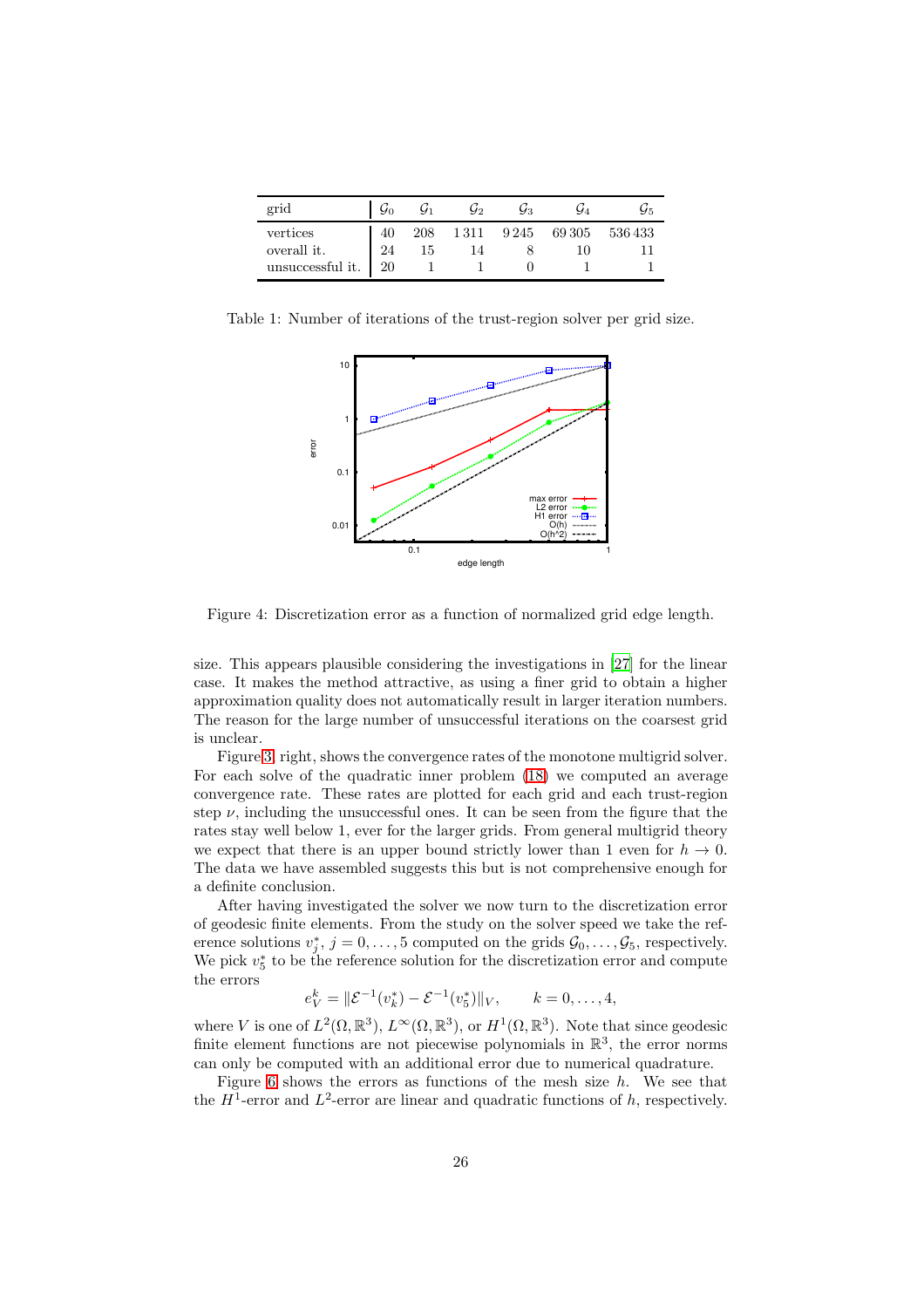Hence we can reproduce the optimal convergence behaviour well-known from the linear theory even in this nonlinear case.

# A Appendix: The Unit Sphere  $S^m$

The geometry of the manifold M appears in the implementation of a geodesic finite element method in form of various derivatives of the squared distance function  $dist(\cdot, \cdot)^2 : M \times M \to \mathbb{R}$ . A list of these derivatives has been given in Section [5.5.](#page-22-1) In this appendix we give explicit formulas for the case that  $M$  is the unit sphere  $S<sup>m</sup>$ . In our numerical examples only the two-dimensional sphere  $S<sup>2</sup>$ was used. However, the formulas can be stated for all  $m \in \mathbb{N}$  without increase in complexity.

The unit sphere  $S<sup>m</sup>$  is the smooth compact manifold

$$
S^m = \{ p \in \mathbb{R}^{m+1} \mid ||p|| = 1 \},\
$$

and global coordinates on  $S^m$  are naturally given by this embedding into  $\mathbb{R}^{m+1}$ . The tangent space at a point  $p \in S^m$  is

$$
T_p S^m = \{ v \in \mathbb{R}^{m+1} \mid \langle p, v \rangle_{\mathbb{R}^{m+1}} = 0 \}.
$$

Hence tangent vectors  $v \in T_p S^m$  can be treated as vectors in  $\mathbb{R}^{m+1}$ .  $S^m$  becomes a Riemannian manifold by inheriting the metric of the surrounding space

$$
\langle v, w \rangle_{T_pS^m} := \langle v, w \rangle_{\mathbb{R}^{m+1}} \quad \text{for all } v, w \in T_pS^m.
$$

For a point  $p \in S^m$  and a tangent vector  $v \in T_p S^m$ , the exponential map  $\exp_p: T_pS^m \to S^m$  is then given by [\[2,](#page-29-9) Ex. 5.4.1]

$$
\exp_p v = \cos|v| \cdot p + \frac{\sin|v|}{|v|} \cdot v.
$$

The geodesics of  $S<sup>m</sup>$  are the segments of great circles. Any two points  $p, q \in S^m$  can be connected by such segments; hence  $S^m$  is geodesically complete. If  $p \neq -q$  there is a unique shortest geodesic that connects p and q. For all pairs of points  $p = -q$  there are infinitely many minimizing geodesics, each of length π. Hence the injectivity radius of  $S^m$  is  $\text{inj}(S^m) = \pi$ . Any geodesic ball on  $S^m$ with radius  $\rho < \pi/2$  is convex. The Riemannian distance between two points p and q is the length of the shortest arc of a great circle connecting  $p$  to  $q$ . It is given by

<span id="page-26-1"></span>
$$
dist(p, q) = \arccos\langle p, q \rangle. \tag{29}
$$

To compute derivatives of  $dist(\cdot, \cdot)^2$  on  $S^m$  we use the following result [\[2,](#page-29-9) Prop. 5.3.2]. Part [1](#page-26-0) covers the first derivatives, and Part [2](#page-27-0) allows to cover the higher ones.

**Lemma A.1.** Let  $M$  be a smooth Riemannian manifold isometrically embedded in a Euclidean space  $\mathbb{R}^{m+1}$ . For each  $p \in M$  let  $P_p : T_p \mathbb{R}^{m+1} \to T_p M$  be the orthogonal projection onto the tangent space at p.

<span id="page-26-0"></span>1. Let  $f : M \to \mathbb{R}$  be continuously differentiable and  $\tilde{f}$  a smooth extension of f to a neighborhood of M in  $\mathbb{R}^{m+1}$ . Then

<span id="page-26-2"></span>
$$
\nabla f = P_p \widetilde{\nabla} \widetilde{f},\tag{30}
$$

where  $\nabla$  is the gradient operator on M, and  $\tilde{\nabla}$  is the gradient in  $\mathbb{R}^{m+1}$ .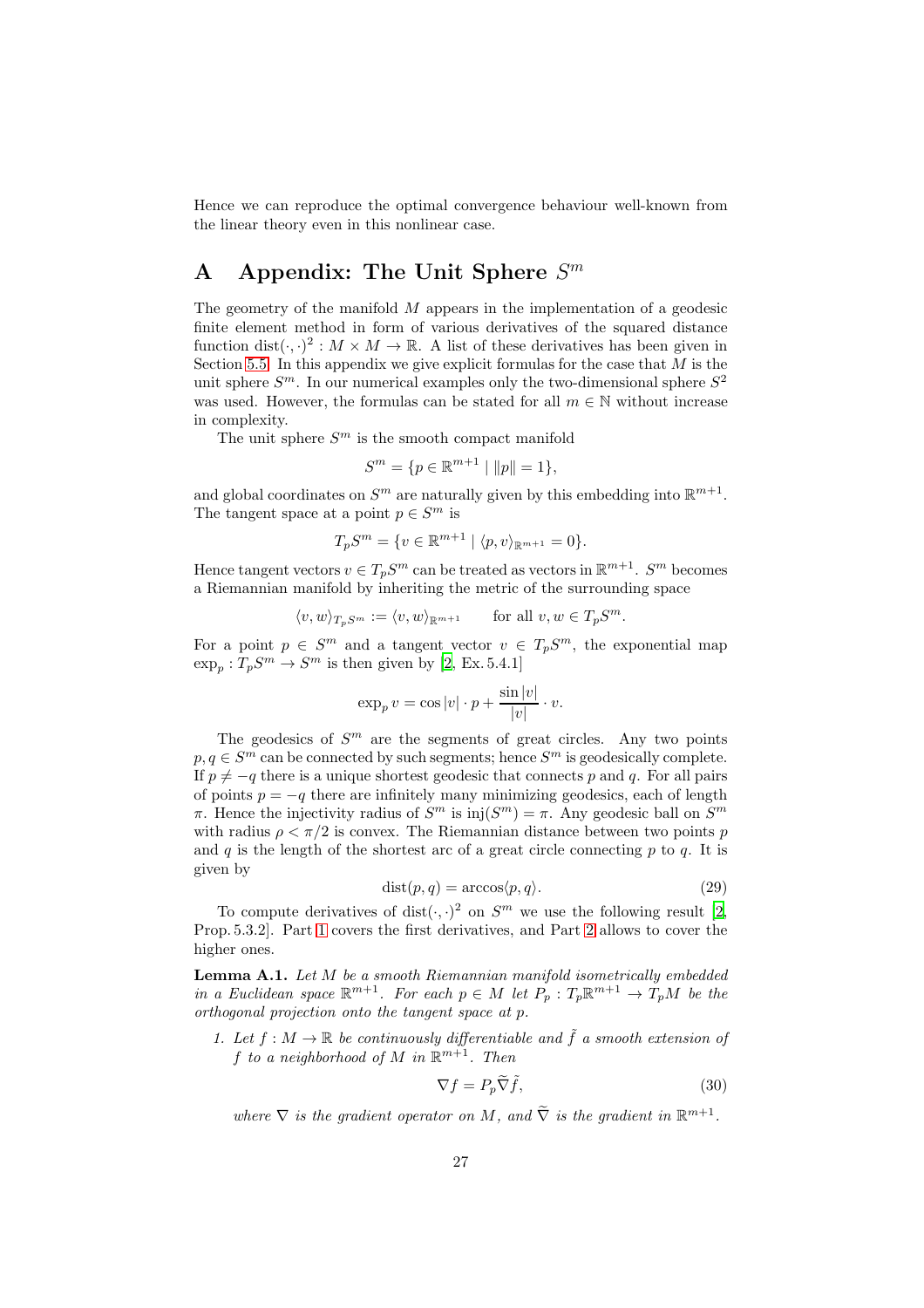<span id="page-27-0"></span>2. Let F, G be (tangential) vector fields on M, and  $\tilde{F}$ ,  $\tilde{G}$  smooth extensions of F and G to a neighborhood of M in  $\mathbb{R}^{m+1}$ . Then

$$
\nabla_F G = P_p \widetilde{\nabla}_{\tilde{F}} \tilde{G},
$$

where  $\nabla_F G$  is the covariant derivative on M and  $\widetilde{\nabla}_{\tilde{F}}\tilde{G}$  is the covariant derivative in  $\mathbb{R}^{m+1}$ .

As a suitable extension of the squared distance function we choose

$$
\widetilde{\text{dist}}(p,q)^2 = \text{dist}\left(\frac{p}{|p|}, \frac{q}{|q|}\right)^2 = \arccos^2\left\langle\frac{p}{|p|}, \frac{q}{|q|}\right\rangle.
$$

This is well-defined and smooth on a neighborhood of  $S^m$  in  $\mathbb{R}^{m+1}$ . For any  $p \in S^m$ , the projection  $P_p: T_p \mathbb{R}^{m+1} \to T_p S^m$  is given in coordinates by

$$
(P_p)_{ij} = \delta_{ij} - p_i p_j.
$$

For ease of notation we define  $\alpha : [-1,1] \to \mathbb{R}, \alpha(x) := \arccos^{2}(x)$ .

We now compute the derivatives of dist $(\cdot, \cdot)^2$  listed in Section [5.5,](#page-22-1) beginning with the gradient

$$
\nabla \operatorname{dist}(p,\cdot)^2 = \frac{\partial}{\partial q} \operatorname{dist}(p,q)^2 \in T_q S^m,
$$

for arbitrary but fixed  $p \in S^m$ . Note that

$$
\frac{\partial}{\partial q} \left\langle \frac{p}{|p|}, \frac{q}{|q|} \right\rangle = P_q p \quad \text{if } |p| = |q| = 1.
$$

With [\(29\)](#page-26-1), [\(30\)](#page-26-2), and  $|p| = |q| = 1$  we get

$$
\frac{\partial}{\partial q_i} \operatorname{dist}(p, q)^2 = \left(\frac{\partial}{\partial q} \operatorname{dist}(p, q)^2\right)_i = \alpha'(x)\Big|_{x = \langle p, q \rangle} (P_q p)_i.
$$

The derivatives of  $\alpha(x)$  will be discussed below. To simplify the notation further we will write  $\alpha'$  to mean the value of the derivative of  $\alpha(x)$  at  $x = \langle p, q \rangle$ , and similarly for higher derivatives.

For the second derivatives of  $dist(\cdot, \cdot)^2$  we note that

$$
\frac{\partial}{\partial p_j}(P_q p)_i = (P_q)_{ij} = \delta_{ij} - q_i q_j \quad \text{and} \quad \frac{\partial}{\partial q_j}(P_q p)_i = -\delta_{ij}\langle p, q \rangle - q_i p_j.
$$

This allows to compute

$$
\left[\frac{\partial^2}{\partial q^2} \operatorname{dist}(p, q)^2\right]_{ij} = \alpha''(P_q p)_i (P_q p)_j - \alpha'(P_q)_{ij} \langle p, q \rangle.
$$

Similarly we get the mixed derivative

$$
\frac{\partial}{\partial p_i} \frac{\partial}{\partial q_j} \text{dist}(p, q)^2 = \alpha''(P_p q)_i (P_q p)_j + \alpha'(P_p)_{ik} (P_q)_{kj},
$$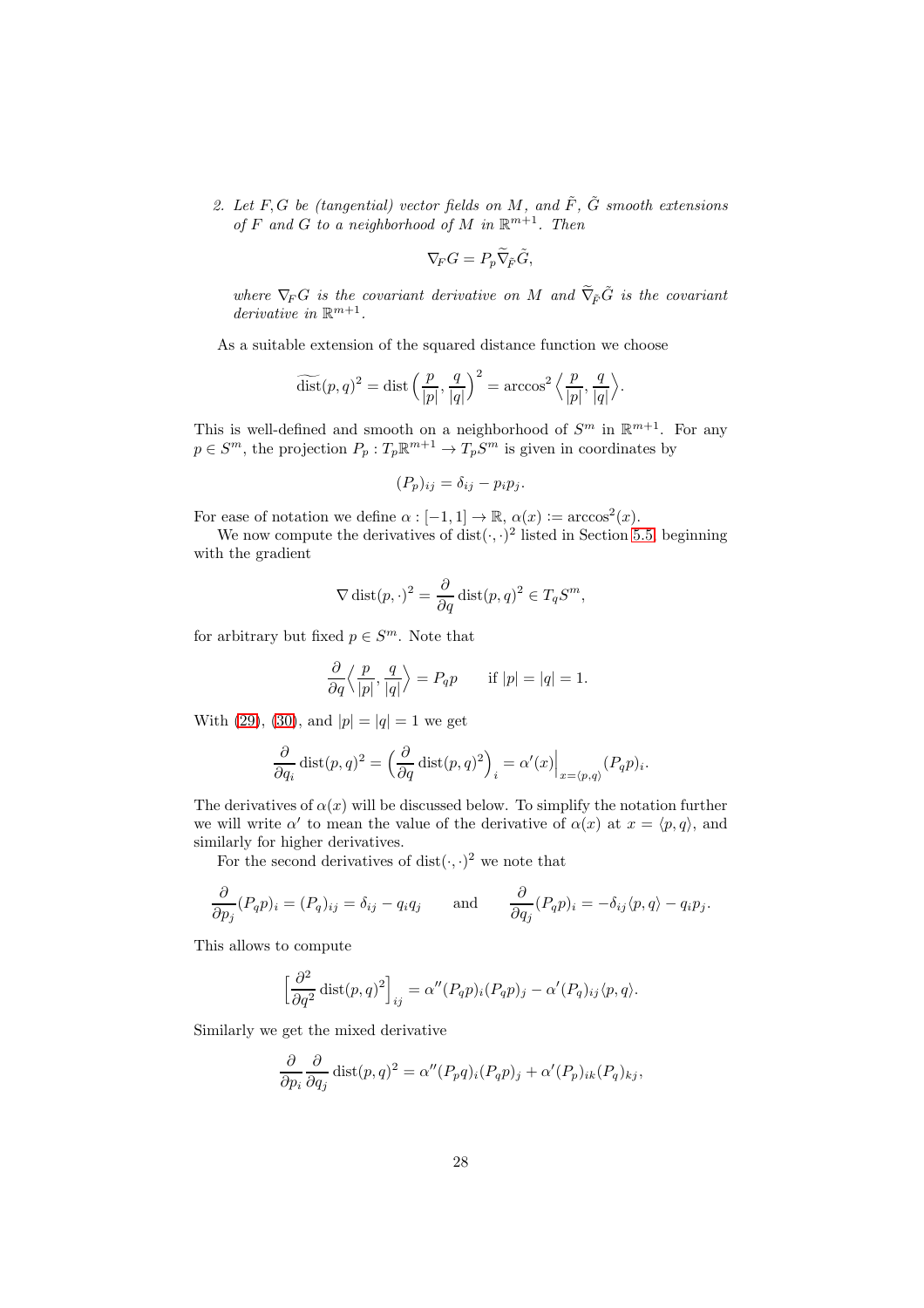where summation over pairs of equal indices is implied. Finally, the derivatives of third order are

$$
\frac{\partial}{\partial p_i} \left[ \frac{\partial^2}{\partial q^2} \operatorname{dist}(p, q)^2 \right]_{jk} = \alpha'''(P_p q)_i (P_q p)_j (P_q p)_k \n+ \alpha''(P_p)_{il} (P_q)_j (P_q p)_k + \alpha''(P_p)_{il} (P_q p)_j (P_q)_{kl} \n- \alpha''(P_p q)_i (P_q)_{jk} \langle p, q \rangle - \alpha'(P_p q)_i (P_q)_{jk}
$$

and

$$
\left[\frac{\partial^3}{\partial q^3} \operatorname{dist}(p,q)^2\right]_{ijk} = \alpha'''(P_q p)_i (P_q p)_j (P_q p)_k - \alpha''(P_q)_{ij} \langle p, q \rangle (P_q p)_k + \alpha''(P_q p)_i q_j (P_q p)_k - \alpha''(P_q p)_j (P_q)_{ik} \langle p, q \rangle + \alpha''(P_q p)_i (P_q p)_j q_k - \alpha''(P_q p)_i (P_q)_{jk} \langle p, q \rangle + \alpha'(P_q)_{ij} q_k \langle p, q \rangle + \alpha'(P_q)_{ik} q_j \langle p, q \rangle - \alpha'(P_q p)_i (P_q)_{jk}.
$$

What is left are the derivatives of  $\alpha(x) = \arccos^2(x)$ . For each of them, a closed form expression is available. They are

$$
\alpha'(x) = -\frac{2 \arccos(x)}{\sqrt{1 - x^2}},
$$

$$
\alpha''(x) = \frac{2}{1 - x^2} - \frac{2x \arccos(x)}{(1 - x^2)^{3/2}},
$$

$$
\alpha'''(x) = \frac{6x}{(1 - x^2)^2} - \frac{(4x^2 - 2) \arccos(x)}{(1 - x^2)^{5/2}}
$$

These expressions get numerically unstable around  $x = 1$ . There, the series expansions

.

$$
\alpha'(x) = -2 + \frac{2(x-1)}{3} + O((x-1)^2),
$$
  
\n
$$
\alpha''(x) = \frac{2}{3} - \frac{8}{15}(x-1) + O((x-1)^2),
$$
  
\n
$$
\alpha'''(x) = -\frac{8}{15} + \frac{24}{35}(x-1) + O((x-1)^2),
$$

have to be used instead. The series diverge for  $x \to -1$ , which is not surprising as  $x = \langle p, q \rangle = -1$  corresponds to the case that q is in the cut locus of p.

Remark A.1. Treating tangent vectors as vectors in  $\mathbb{R}^{m+1}$  with respect to the canonical basis there is simple and elegant, but it also has several disadvantages. First, the matrix representation of Hess  $f_{v,w}$  [\(24\)](#page-20-1) will have a nontrivial kernel, and the systems [\(25\)](#page-20-0), [\(26\)](#page-21-1), and [\(27\)](#page-21-0) have to solved with a rank-aware algorithm. Also, the convergence result for the monotone multigrid method only holds if the maximum norm [\(17\)](#page-15-2) on each tangent space of  $S<sup>m</sup>$  is given with respect to a basis of the tangent space. For these reasons, we construct a basis for each tangent space of  $S^m$ , and use it for the representation of Hess  $f_{v,w}$  and the trust-region corrections. Let  $x \in \mathbb{R}^{m+1}$  be a point on  $S^m$  with  $x_{m+1} \leq 0$ . Stereographic projection of x from the north pole onto the plane  $x_{m+1} = 0$  is given by

<span id="page-28-0"></span>
$$
\sigma(x) = (y_1, \dots, y_m) = \left(\frac{x_1}{1 - x_{m+1}}, \dots, \frac{x_m}{1 - x_{m+1}}\right). \tag{31}
$$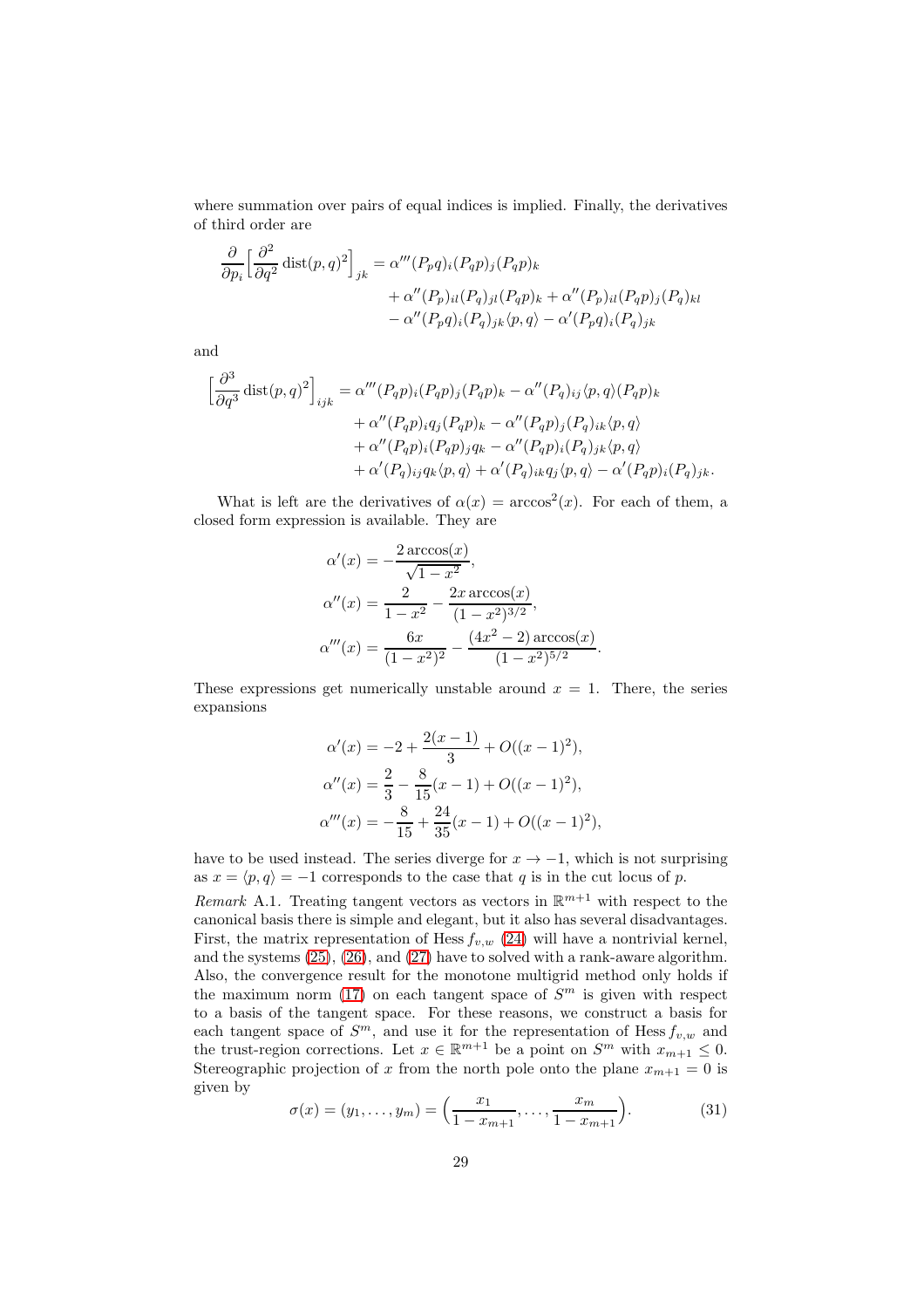The derivative of the inverse of  $\sigma$  is given by

<span id="page-29-12"></span>
$$
(\nabla(\sigma^{-1}))_{ij} = \frac{\partial(\sigma^{-1})_i}{\partial y_j} = \begin{cases} \frac{2\delta_{ij}(1+|y|^2) - 4y_i y_j}{(1+|y|^2)^2} & \text{if } i \le m, \\ \frac{4y_j}{(1+|y|^2)^2} & \text{else.} \end{cases}
$$
(32)

Let  $e_i$ ,  $i = 1, ..., m$  be the canonical basis vectors of  $\mathbb{R}^m$ . Since the stereographic projection  $\sigma$  is conformal, the vectors  $\hat{e}_i = \nabla(\sigma^{-1})e_i$ ,  $i = 1, ..., m$  form an orthogonal basis of  $T_xS^m$ . The basis remains orthogonal even if the factor  $(1+|y|^2)^{-2}$  is neglected. To avoid degeneracies near the north pole all points  $x \in S^m$  with  $x_{m+1} > 0$  have to be treated by stereographic projection from the south pole. This amounts to replacing the denominator in [\(31\)](#page-28-0) by  $1 + x_{m+1}$ and the second case of [\(32\)](#page-29-12) by  $-\frac{4y_j}{(1+|y|)}$  $\frac{4y_j}{(1+|y|^2)^2}$ .

# References

- <span id="page-29-4"></span>[1] P.-A. Absil, C. G. Baker, and K. A. Gallivan. Trust-region methods on Riemannian manifolds. Found. Comput. Math., 7(3):303–330, 2007.
- <span id="page-29-9"></span>[2] P.-A. Absil, R. Mahony, and R. Sepulchre. Optimization Algorithms on Matrix Manifolds. Princeton University Press, 2008.
- <span id="page-29-0"></span>[3] S. Bartels and A. Prohl. Constraint preserving implicit finite element discretization of harmonic map flow into spheres. Math. Comp., 76(260): 1847–1859, 2007.
- <span id="page-29-11"></span>[4] P. Bastian, M. Blatt, A. Dedner, C. Engwer, R. Klöfkorn, R. Kornhuber, M. Ohlberger, and O. Sander. A generic interface for parallel and adaptive scientific computing. Part II: Implementation and tests in DUNE. Computing, 82(2–3):121–138, 2008.
- <span id="page-29-2"></span>[5] M. Berger. A Panoramic View of Differential Geometry. Springer, 2003.
- <span id="page-29-7"></span>[6] F. Bethuel. The approximation problem for Sobolev maps between two manifolds. Acta Math., 167:153–206, 1991.
- <span id="page-29-6"></span>[7] O. Bottema. On the medians of a triangle in hyperbolic geometry. Canad. J. Math., 10:502–506, 1958.
- <span id="page-29-8"></span>[8] D. Braess. Finite Elemente. Springer Verlag, 3rd edition, 2002.
- <span id="page-29-5"></span>[9] M. R. Bridson and A. Haefliger. Metric spaces of non-positive curvature. Springer Verlag, 1999.
- <span id="page-29-3"></span>[10] S. R. Buss and J. P. Fillmore. Spherical averages and applications to spherical splines and interpolation. ACM Transactions on Graphics, 20:95–126, 2001.
- <span id="page-29-10"></span>[11] A. Conn, N. Gould, and P. Toint. Trust-Region Methods. SIAM, 2000.
- <span id="page-29-1"></span>[12] M. Crisfield and G. Jelenić. Objectivity of strain measures in the geometrically exact three-dimensional beam theory and its finite-element implementation. Proc. R. Soc. Lond. A, 455:1125–1147, 1999.